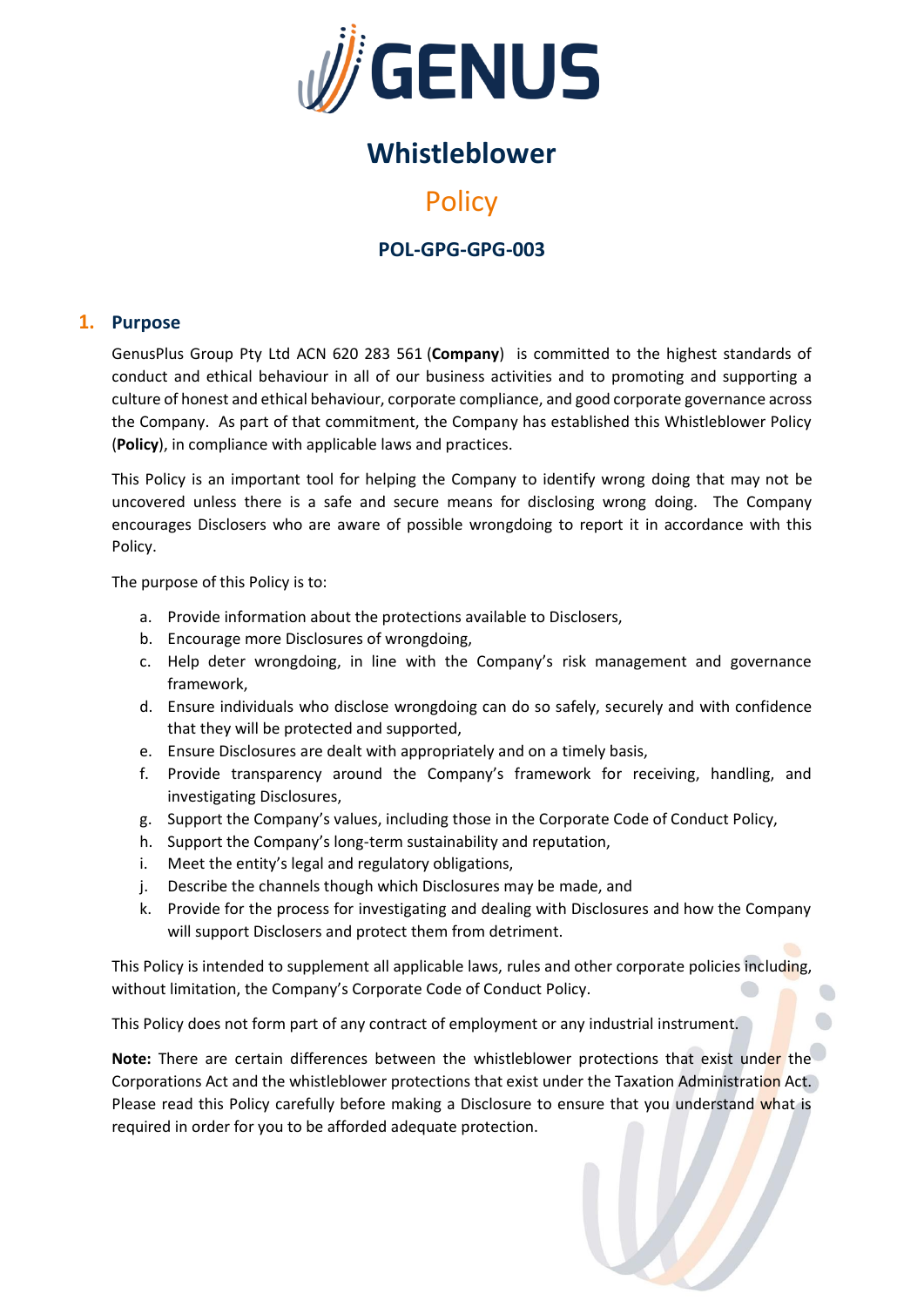

# **2. Definitions and interpretation**

Refer section **17** of this document.

# **3. Who the Policy applies to**

### 3.1 Qualification for protection

- a. A Discloser qualifies for protection as a whistleblower under the Corporations Act if they are a Discloser in relation to the Company, and:
	- 1. The have made a Disclosure relating to a Disclosable Matter:
		- A. Directly to an Eligible Recipient (including a Whistleblower Protection Officer); or
		- B. To ASIC, APRA or another Commonwealth Body prescribed by the Corporations Regulations for the purposes of 1317AA(1)(b) of the Corporations Act;
	- 2. They have made a Disclosure to a legal practitioner for the purposes of obtaining legal advice or legal representation about the operation of the whistleblower provisions in the Corporations Act; or
	- 3. They have made an Emergency Disclosure or Public Interest Disclosure.

#### 3.2 Disclosers

An individual is a Discloser for the purposes of this Policy if the individual is, or has been, any of the following:

- a. An Officer of the Company:
- b. An employee of the Company (including permanent, part-time, fixed term or temporary employees, interns, secondees and managers);
- c. An individual who supplies services or goods to the Company (whether paid or unpaid) (e.g. current and former contractors, consultants, service providers and business partners);
- d. An employee of a person that supplies goods or services to the Company (whether paid or unpaid);
- e. An individual who is an Associate of the Company;
- f. A relative, dependant or spouse of an individual referred to in any of paragraphs (a) to (e) above; and
- g. An individual prescribed by the Corporations Regulations for the purposes of section 1317AAA(i) of the Corporations Act.

# **4. Matters the Policy applies to**

#### 4.1 Disclosable Matters

- a. A Disclosable Matter involves information that the Discloser has reasonable grounds to suspect concerns Misconduct or an improper state of affairs or circumstances in relation to:
	- 1. the Company; or
	- 2. a Related Body Corporate of the Company.
- b. The term 'reasonable grounds to suspect' is based on the objective reasonableness of the reasons for the Discloser's suspicion. A Discloser's motive for making a Disclosure, or their personal opinion of the person(s) involved, does not prevent them from qualifying for protection under the Corporations Act.
- c. Without limitation, a Disclosable Matter includes information which indicates that the Company or a Related Body Corporate (including one or more of their employees and Officers) has engaged in conduct that:
	- 1. Constitutes an offence against, or a contravention of, a provision of any of the following: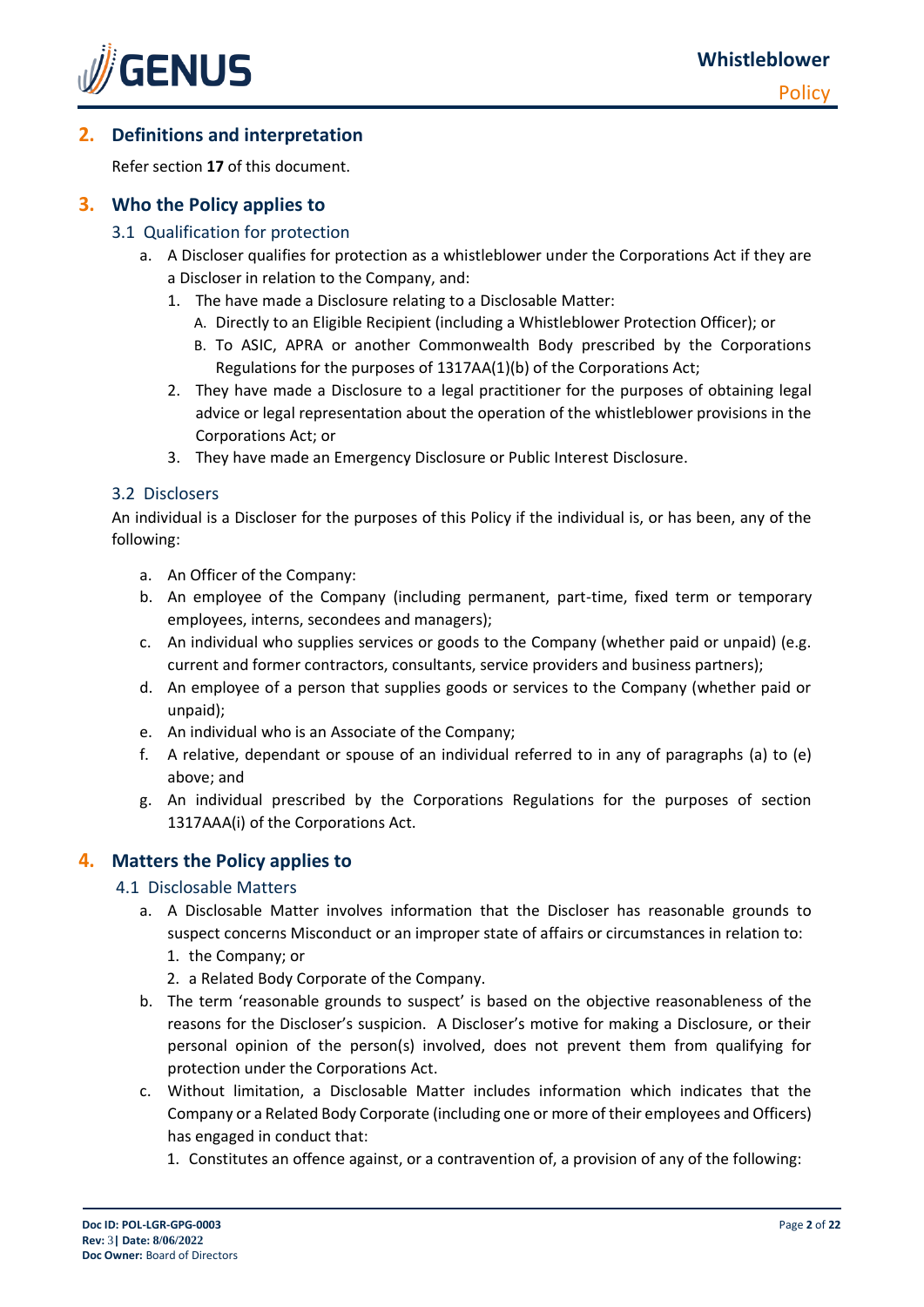**Policy** 



- A. the Corporations Act;
- B. the Australian Securities and Investments Commission Act 2001 (Cth);
- C. the Banking Act 1959 (Cth);
- D. the Financial Sector (Collection of Data) Act 2001 (Cth);
- E. the Insurance Act 1973 (Cth);
- F. the Life Insurance Act 1995 (Cth);
- G. the National Consumer Credit Protection Act 2009 (Cth);
- H. the Superannuation Industry (Supervision) Act 1993 (Cth);
- I. an instrument made under an Act referred to in paragraphs (A) to (H) above;
- 2. Constitutes an offence against any other law of the Commonwealth that is punishable by imprisonment for a period of 12 months or more;
- 3. Represent a danger to the public or the financial system; or
- 4. Is prescribed by the Corporations Regulations for the purposes of section 1317AA(5)(f) of the Corporations Act.
- d. By way of further example, the following types of wrongdoing will amount to a Disclosable Matter:
	- 1. Illegal conduct, such as theft, dealing in, or use of illicit drugs, violence or threated violence and criminal damage against property);
	- 2. Fraud, money laundering or misappropriation of funds;
	- 3. Offering or accepting a bribe;
	- 4. Financial irregularities;
	- 5. Failure to comply with, or breach of, legal or regulatory requirements; or
	- 6. Engaging in or threatening to engage in Detrimental Conduct against a person who has made a Disclosure or is believed or suspected to have made, or be planning to make, a Disclosure.
- e. A Disclosable Matter includes conduct that may not involve a contravention of a particular law.
- f. Information that indicates a significant risk to public safety or the stability of, or confidence in, the financial system is a Disclosable Matter, even if it does not involve a breach of a particular law.
- g. A Disclosure can still qualify for protection even if their Disclosure turns out to be incorrect.

#### 4.2 What this Policy will not address

- a. Disclosure that relates solely to Personal Work-Related Grievances, and that do not relate to Detriment or threat of Detriment to the Discloser, do not qualify for protection under the Corporations Act.
- b. The Corporations Act includes the following specific examples of grievances that may be Personal Work-Related Grievances. These examples include:
	- 1. An interpersonal conflict between the Discloser and another employee;
	- 2. A decision that does not involve a breach of workplace laws;
	- 3. A decision about the engagement, transfer, or promotion of the Discloser;
	- 4. A decision about the terms and conditions of engagement of the Discloser;
	- 5. A decision to suspend or terminate the engagement of the Discloser, or otherwise to discipline the Discloser.
- c. A Personal Work-Related Grievance may still qualify for protection if:
	- 1. It includes information about Misconduct, or information about Misconduct includes or is accompanied by a Personal Work-Related Grievance (mixed report);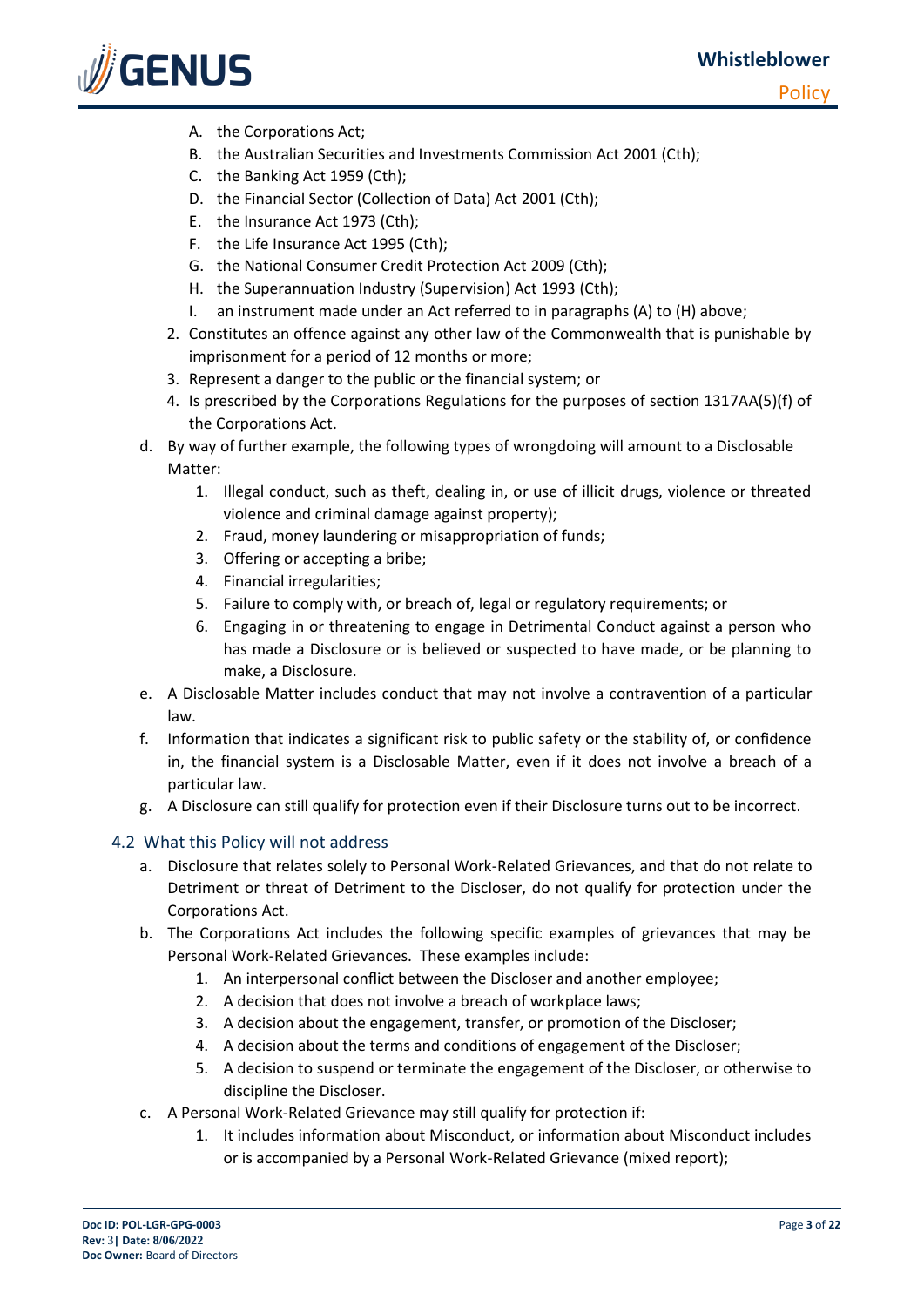# **Whistleblower**



- 2. The Company has breached employment or other laws punishable by imprisonment for a period of 12 months or more, engaged in conduct that represents a danger to the public, or the Disclosure relates to information that suggests Misconduct beyond the Discloser's personal circumstances;
- 3. The Discloser suffers from or is threatened with Detriment for making a Disclosure; or
- 4. The Discloser seeks legal advice or legal representation about the operation of the whistleblower protections under the Corporations Act.
- d. Any complaints of injustice in the assessment of an employee's performance, or discrimination, will be dealt with under the appropriate Company policy.
- e. Employees may raise Personal Work-Related Grievances and other types of issues or concerns that are not covered by this Policy by contacting their Manager, Supervisor, or the Human Resources Manager.
- f. Employees are encouraged to seek legal advice about their rights and protections under employment or contract law and to resolve their Personal Work-Related Grievance.

#### 4.3 False Disclosures

**SENUS** 

- a. Where it has been established that a person has knowingly or recklessly made a false report of a Disclosable Matter (False Disclosure), that conduct itself should be considered a serious matter and render the person concerned subject to disciplinary proceedings as provided by the Company's Corporate Code of Conduct or other appropriate policies.
- b. Whilst not intending to discourage Disclosers from reporting matters of genuine concern, Disclosers must ensure as far as possible that Disclosures are factually accurate, complete, from firsthand knowledge, presented in an unbiased fashion (and any possible perception of bias of the Discloser is disclosed), and without material omission.

#### **5. Making a Disclosure under this Policy**

- 5.1 Before making a Disclosure
	- a. In making a Disclosure, a Discloser must have reasonable grounds to suspect that their Disclosure concerns a Disclosable Matter.

#### 5.2 Whistleblower Protection Officer and Eligible Recipients

- a. All of the people listed in clause 5.2(d) may receive disclosures that qualify for protection under the Australian whistleblower laws.
- b. The Company encourages Personnel to make their Disclosure to the dedicated Whistleblower Protection Officers or Grant Thornton Whistleblower Service, which is an independent and confidential 24/7 external service operated by Grant Thornton on behalf of the Company.
- c. A Discloser must make their Disclosure directly to a Whistleblower Protection Officer or an Eligible Recipient, in order for the Disclosure to qualify for protection under the Corporations Act (except for external Disclosures made in accordance with clause 6 of this Policy).
- d. Under the Corporations Act each of the following is an Eligible Recipient in relation to the Company:
	- 1. An Officer or Senior Manager of the Company or a Related Body Corporate;
	- 2. The internal or external auditor (including a member of an audit team conducting an audit) of the Company or a Related Body Corporate;
	- 3. An actuary of the Company or a Related Body Corporate; and
	- 4. Such other persons (if any) authorised by the Company to receive Disclosures under this Policy, which may be set out in Schedule 1 or as otherwise approved by the Company from time to time.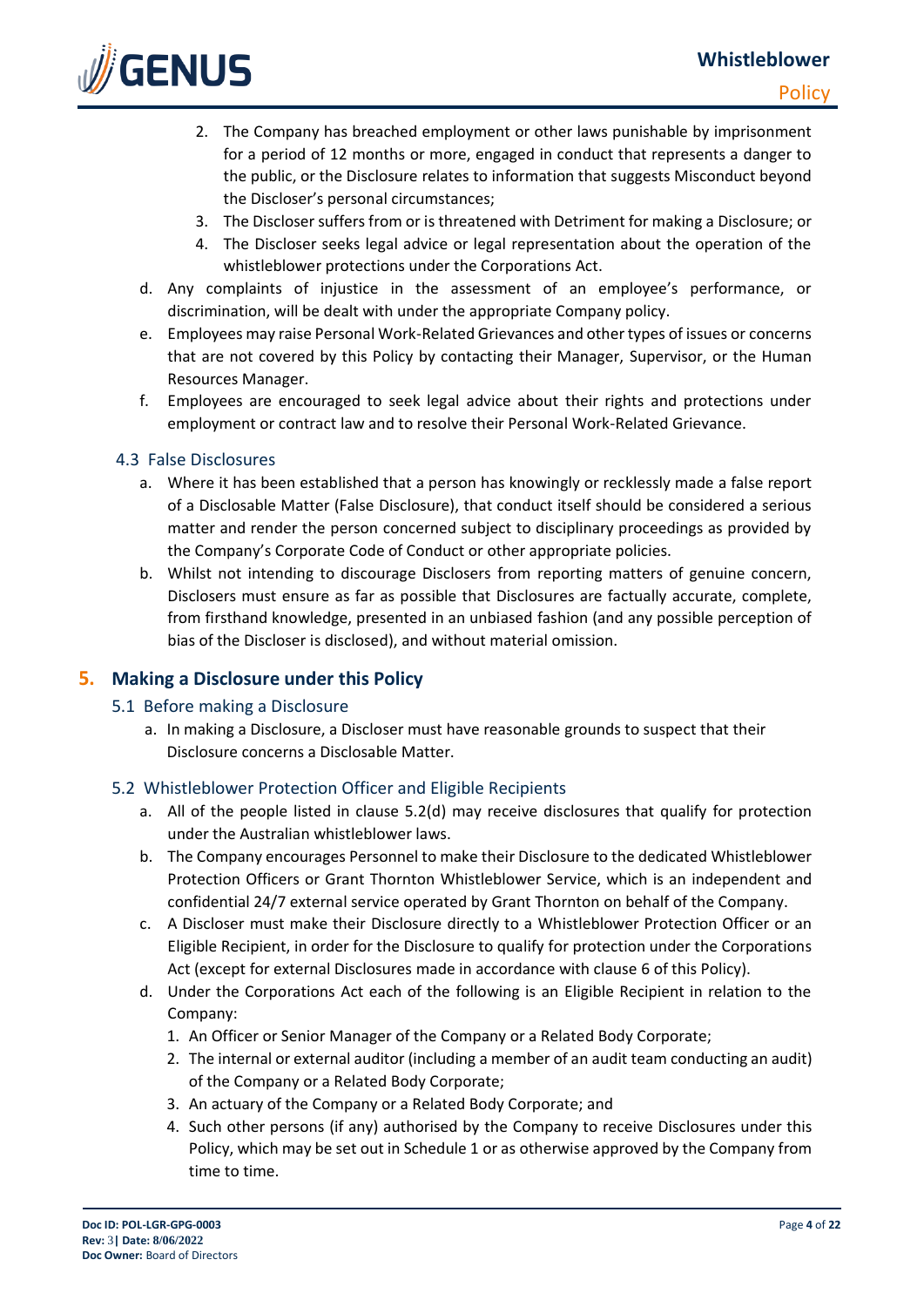

#### 5.3 Making a Disclosure

- a. Contact details for the Whistleblower Protection Officers and the Company's external whistleblowing service (if any) are provided in Schedule 1 to this Policy.
- b. A Discloser should expressly refer to this Policy when making a Disclosure.
- c. Discloser should expressly refer to this Policy when making a Disclosure.
- d. The Company may from time to time appoint additional Whistleblower Protection Officers and Eligible Recipients within the Company and may engage an external whistleblowing service to receive Disclosures.
- e. The Company will communicate the identity and contact details of Whistleblower Protection Officers and details of any external whistleblowing service (as available) to Officers and employees of the Company by updating Schedule 1 of this Policy.
- f. Any Disclosure made will be treated in accordance with this Policy.

#### 5.4 Anonymous Disclosures

- a. A Disclosure can be made anonymously and still be protected under the Corporations Act.
- b. A Disclosure can be made anonymously and still be protected under the Corporations Act.
- c. A Discloser may refuse to answer questions that they feel could reveal their identity at any time, including during follow-up conversations.
- d. A Discloser may refuse to answer questions that they feel could reveal their identity at any time, including during follow-up conversations.

#### **6. External Disclosures**

#### 6.1 Regulatory bodies and other external parties

- a. The Company encourages employees and external Disclosers to make a Disclosure to one of the Company's internal or external Eligible Recipients in the first instance. The Company would like to be aware of and address wrongdoing as early as possible. The Company's approach is intended to help build confidence and trust in this Policy and its whistleblower processes and procedures.
- b. A Discloser may also make a Disclosure directly to regulatory bodies, or other external parties, about a Disclosable Matter and qualify for protection under the Corporations Act without making a prior Disclosure to the Company.
- c. A Disclosure can be made to:
	- 1. ASIC;
	- 2. APRA; or
	- 3. Another Commonwealth Body prescribed by the Corporations Regulations for the purposes of s 1317AA(1)(b)(iii) of the Corporations Act;

and qualify for protection under the Corporations Act.

#### 6.2 Disclosures to legal practitioners

A Disclosure to a legal practitioner for the purposes of obtaining legal advice or legal representation in relation to the operation of the whistleblower provisions in Part 9.4AAA of the Corporations Act is protected (even in the event that the legal practitioner concludes that a Disclosure does not relate to a Disclosable Matter).

#### **7. Public Interest Disclosures and Emergency Disclosures**

a. Disclosures can be made to a Journalist or parliamentarian under certain circumstances and qualify for protection under the Corporations Act.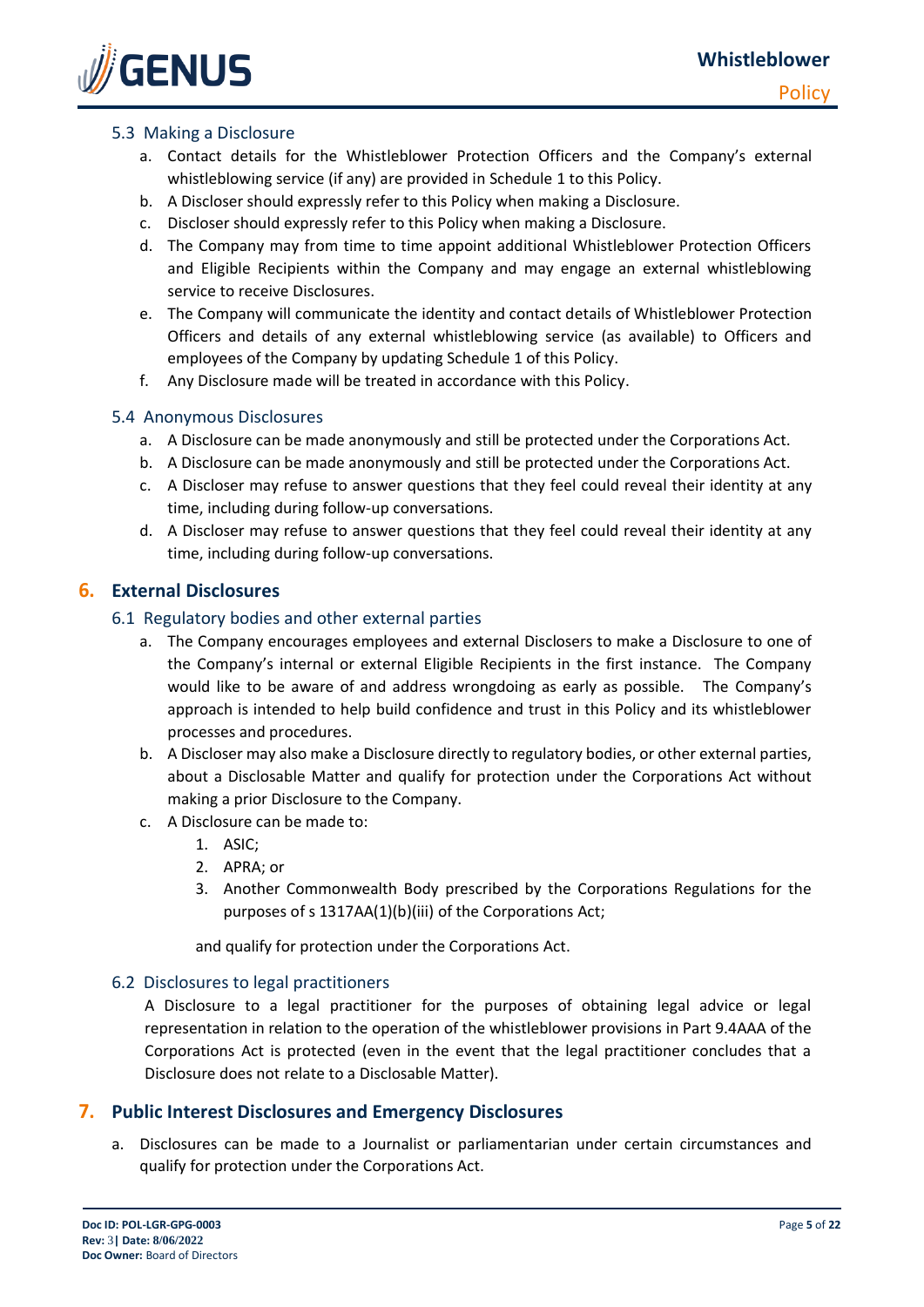

- b. A Public Interest Disclosure is the Disclosure of information to a Journalist or a parliamentarian, where:
	- 1. At least 90 days have passed since the Discloser made a Disclosure to ASIC, APRA or another Commonwealth body prescribed by the Corporations Regulations for the purposes of s 1317AA(1)(b)(iii) of the Corporations Act;
	- 2. The Discloser does not have reasonable grounds to believe that that action is being, or has been taken, in relation to their Disclosure;
	- 3. The Discloser has reasonable grounds to believe that making a further Disclosure of the information would be in the public interest; and
	- 4. Before making the Public Interest Disclosure, the Discloser has given written notice to the body in sub-paragraph (1) (i.e. the body to which the previous Disclosure was made) that:
		- A. includes sufficient information to identify the previous Disclosure; and
		- B. states that the Discloser intends to make a Public Interest Disclosure.
- c. An Emergency Disclosure is of information to a Journalist or parliamentarian, where:
	- 1. The Discloser has previously made a Disclosure of the information to ASIC, APRA or another Commonwealth body prescribed by the Corporations Regulations for the purposes of s 1317AA(1)(b) of the Corporations Act;
	- 2. The Discloser has reasonable grounds to believe that the information concerns a substantial and imminent danger to the health or safety of one or more persons or to the natural environment;
	- 3. Before making the Emergency Disclosure, the Discloser has given written notice to the body in sub-paragraph (1) (i.e. the body to which the previous Disclosure was made) that:
		- A. includes sufficient information to identify the previous Disclosure; and
		- B. states that the Discloser intends to make an Emergency Disclosure; and
	- 4. the extent of the information disclosed in the Emergency Disclosure is no greater than is necessary to inform the Journalist or parliamentarian of the substantial and imminent danger
- d. It is important for a Discloser to understand the criteria for making a Public Interest Disclosure or Emergency Disclosure.
- e. In particular, Disclosers should note before making a Public Interest Disclosure or Emergency Disclosure, a Disclosure must have previously been made to ASIC, APRA or a prescribed body and written notice provided to the body to which the Disclosure was made. Additionally, in the case of a Public Interest Disclosure, at least 90 days must have passed since the previous Disclosure.
- f. A Discloser should contact an independent legal adviser before making a Public Interest Disclosure or an Emergency Disclosure.

# **8. Legal protections for Disclosers**

This clause 8 sets out the protections that are available under Part 9.4AAA of the Corporations Act to Disclosers.

# 8.1 Identify protection

- a. The Company has legal obligations to protect the confidentiality of a Discloser's identity.
- b. A person (including Personnel bound by this Policy) cannot disclose the identity of a Discloser or information that is likely to lead to the identification of the Discloser (which they have obtained directly or indirectly because the Discloser made a Disclosure that qualifies for protection).
- c. The exception to clause 8.1(b) is if a person discloses the identity of the Discloser: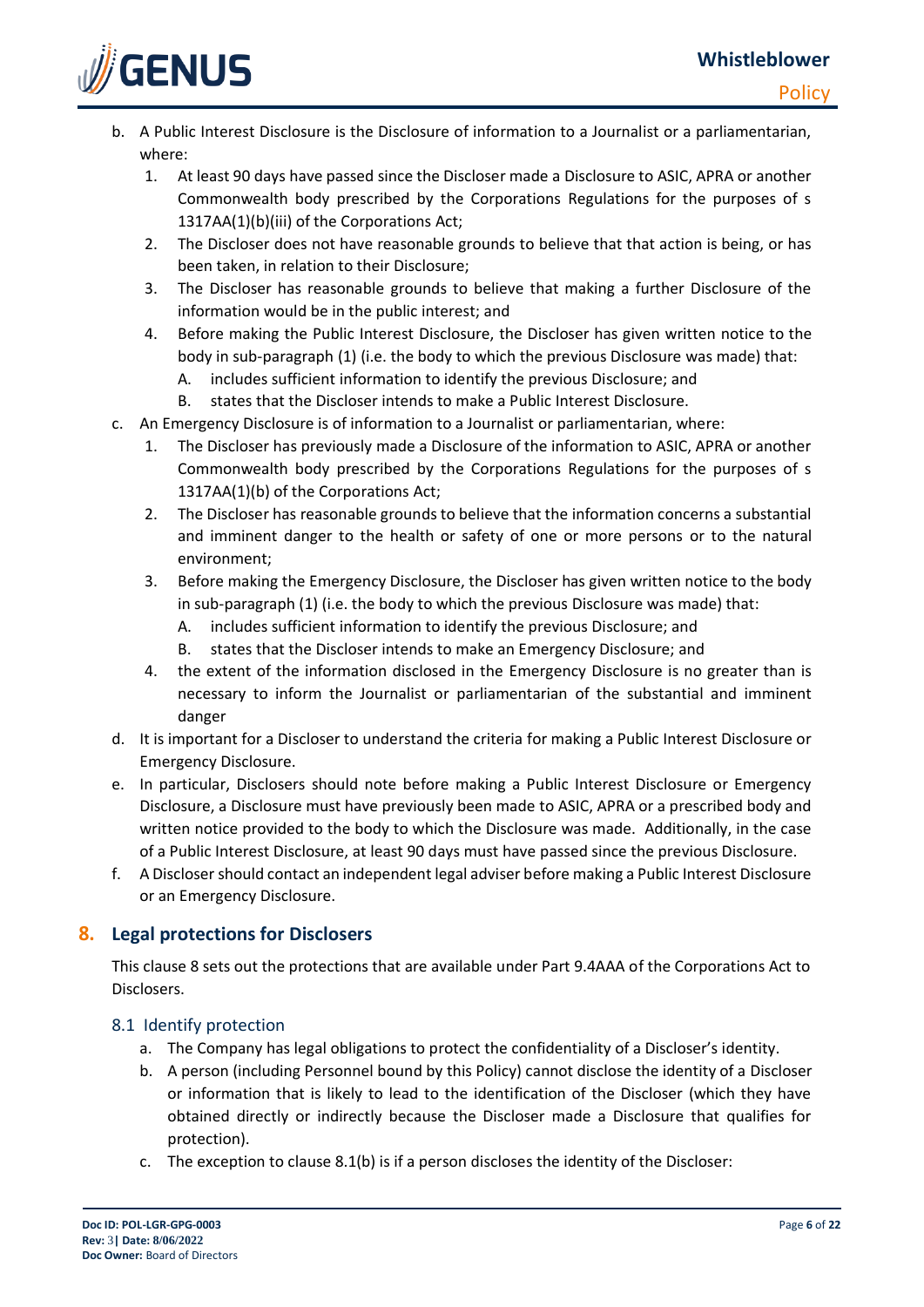

- 1. To ASIC, APRA, or a member of the Australian Federal Police (within the meaning of the Australian Federal Police Act 1979 (Cth));
- 2. To a legal practitioner (for the purposes of obtaining legal advice or legal representation about the whistleblower provisions in Part 9.4AAA of the Corporations Act);
- 3. To a person or body prescribed by the Corporations Regulations for the purposes of section 1317AAE(2)(e) of the Corporations Act; or
- 4. With the consent of the Discloser.
- d. A person can disclose the information contained in a Disclosure with or without the Discloser's consent if:
	- 1. The disclosure of information:
		- A. does not include the Discloser's identity; and
		- B. is reasonably necessary for investigating the Disclosable Matter raised in the Disclosure; and
	- 2. The entity has taken all reasonable steps to reduce the risk that the Discloser will be identified from the information.
- e. It is illegal for a person to identify a Discloser or disclose information that is likely to lead to the identification of the Discloser, outside the exceptions in paragraphs (c) and (d) of this clause.
- f. A Discloser can lodge a complaint with the Company about a breach of confidentiality by contacting the Company Secretary [or reference GNP complaints procedure e.g. PLP doc ID PLP-00-PLP-03PRO-001].
- g. A Discloser may lodge a complaint about a breach of confidentiality with a regulator, such as ASIC, APRA or the ATO, for investigation.

## 8.2 Protection from detrimental acts or omissions

- a. A person (including Personnel bound by this Policy) cannot engage in conduct that:
- 1. Causes Detriment to a Discloser (or another person); or
- 2. Constitutes the making of a threat to cause Detriment to a Discloser (or another person), if:
- 3. The person believes or suspects that the Discloser (or another person) made, may have made, proposes to make, or could make a Disclosure that qualifies for protection; and
- 4. The belief or suspicion is the reason, or part of the reason, for the Detrimental Conduct,

#### **(Detrimental Conduct)**

- b. A threat may be express or implied, or conditional or unconditional. A Discloser (or another person) who has been threatened in relation to a Disclosure does not have to actually fear that the threat will be carried out.
- c. Section 1317ADA of the Corporations Act provides that Detriment includes any of the following:
	- 1. Dismissal of an employee;
	- 2. Injury of an employee in his or her employment;
	- 3. Alteration of an employee's position or duties to his or her disadvantage;
	- 4. Discrimination between an employee and other employees of the same employer;
	- 5. Harassment or intimidation of a person;
	- 6. Harm or injury to a person, including psychological harm;
	- 7. Damage to a person's property;
	- 8. Damage to a person's reputation;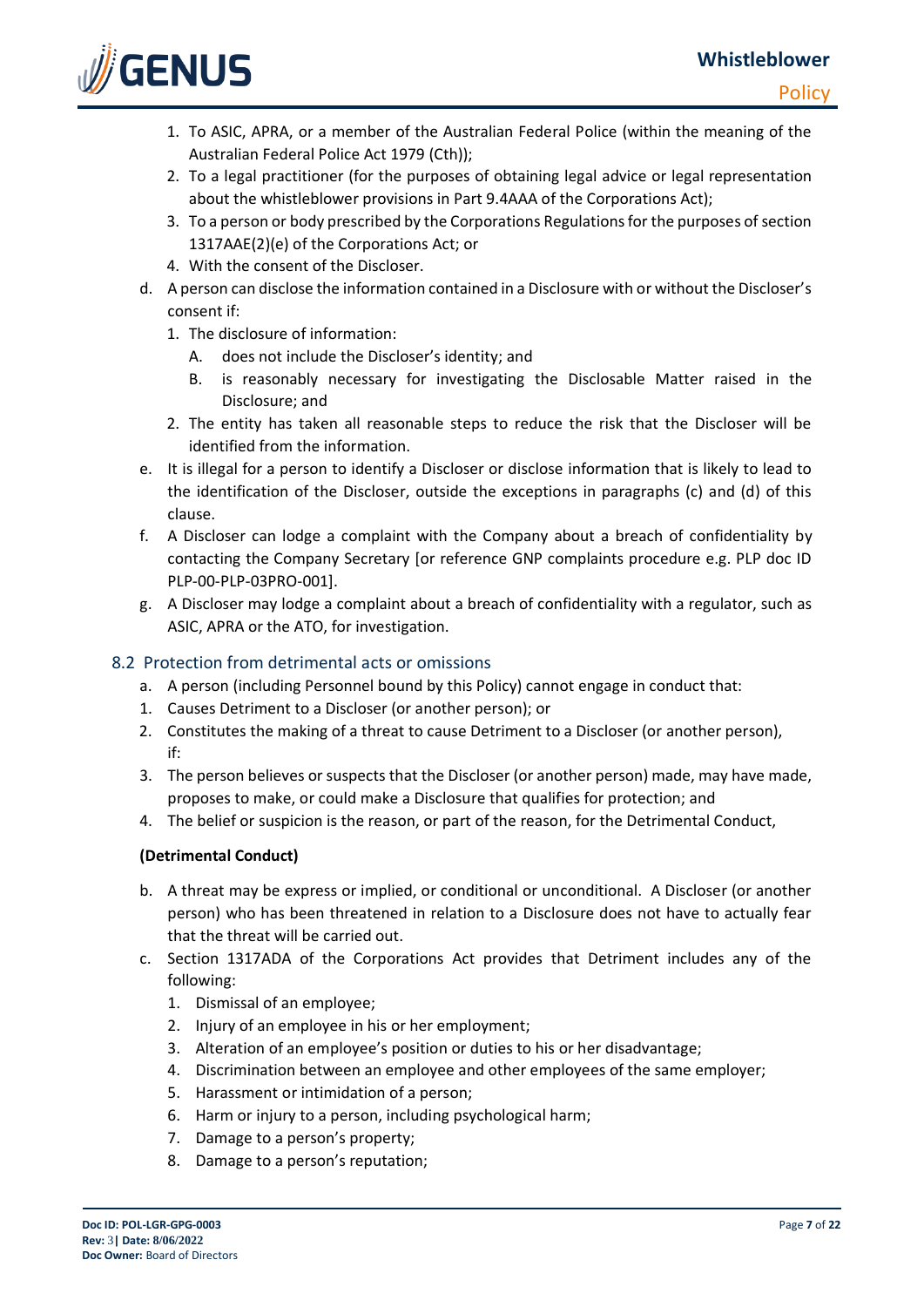

**Policy** 

- 9. Damage to a person's business or financial position; or
- 10. Any other damage to a person.
- d. The following actions are not Detrimental Conduct:
	- 1. Administrative action that is reasonable for the purpose of protecting a Discloser from detriment (e.g. moving a Discloser who has made a Disclosure about their immediate work area to another office to prevent them from detriment); and
	- 2. Managing a Discloser's unsatisfactory work performance, if the action is in line with the entity's performance management framework.

#### 8.3 Compensation and other remedies

- a. A Discloser (or any other employee or person) can seek compensation and other remedies through the courts under sections 1317AD and 1317AE if they suffer loss, damage or injury from Detriment arising from a Disclosure.
- b. Disclosers are encouraged to seek independent legal advice in relation to their right to compensation and other remedies.

#### 8.4 Civil, Criminal and Administrative Liability Protection

- a. A Discloser is protected from any of the following in relation to their Disclosure:
	- 1. Civil liability (e.g. any legal action against the Discloser for breach of an employment contract, duty of confidentiality or another contractual obligation);
	- 2. Criminal liability (e.g. attempted prosecution of the Discloser for unlawfully releasing information, or other use of the Disclosure against the Discloser in a prosecution (other than for making a False Disclosure)); and
	- 3. Administrative liability (e.g. disciplinary action for making the Disclosure).
- b. The protections do not grant immunity for any misconduct a Discloser has engaged in that is revealed in their Disclosure.

#### **9. Anonymity and Confidentiality**

- a. The Company will implement measures to protect the anonymity of Disclosers where a Disclosure is made anonymously which will include the following:
	- 1. Communication with the Discloser will be through an anonymous telephone hotline and anonymised email addresses; and
	- 2. A Discloser may adopt a pseudonym for the purpose of their Disclosure.
- b. The Company will keep the identity of a Discloser who has made a Disclosure under this Policy confidential and not disclose the Discloser's identity, or information that is likely to lead to the identification of the Discloser, to a third party, except as permitted by the Corporations Act as set out in clause 8.1(c) or 8.1(d) of this Policy.
- c. Unauthorised disclosure by Personnel of:
	- 1. A Discloser's identity; or
	- 2. Information that is likely to lead to the identification of that person, shall be a breach of this Policy and may also be in breach of the Corporations Act.
- d. The Company may take disciplinary action against any Personnel who makes an unauthorised disclosure under this Policy.

#### **10. Support and Practical Protection for Disclosers**

a. The Company's processes and procedures for supporting and protecting Disclosers are set out in Schedule 2.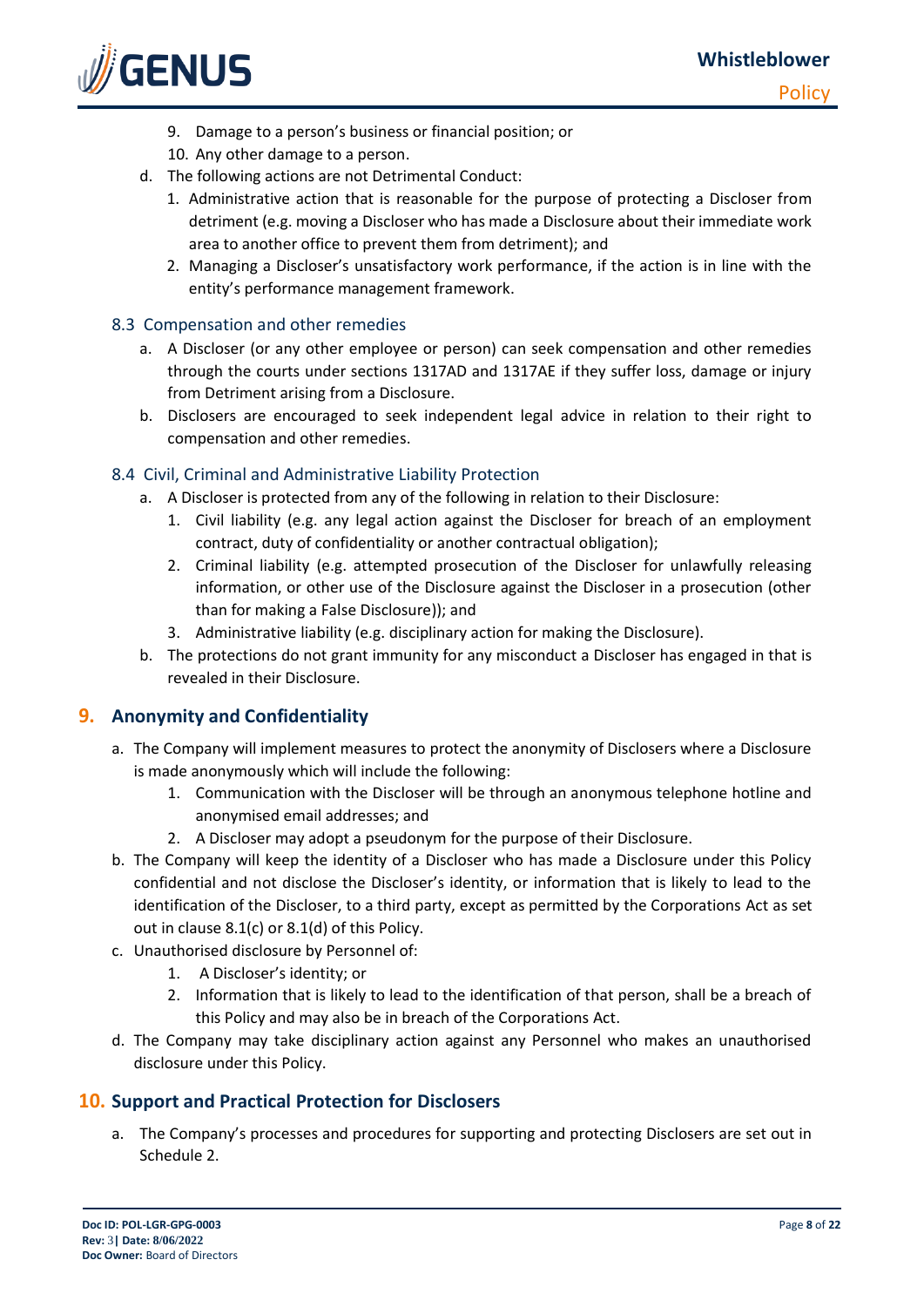

- b. The Company will not tolerate any form of Detrimental Conduct to a Discloser who has made or may make a Disclosure or to a person who is subjected to such conduct because of the belief or suspicion that they have made a Disclosure.
- c. The Company will take all reasonable steps to protect Disclosers from Detriment because they have made or are proposing to make a Disclosure under this Policy.
- d. Personnel found to have caused or threatened to cause Detriment to a Discloser may be subject to disciplinary action including, in serious cases, dismissal.
- e. A Discloser who believes they have suffered Detriment may wish to submit a complaint in accordance with Schedule 2.
- f. A Discloser may seek independent legal advice or contact regulatory bodies, such as ASIC, APRA or the ATO, if they believe they have suffered Detriment.

# **11. Roles and Responsibilities**

## 11.1 Handling a Disclosure

- a. All Disclosures will be taken seriously and will be investigated as soon as practicable after they are received.
- b. The Company will need to assess each Disclosure to determine whether:
	- 1. It qualifies for protection; and
	- 2. A formal, in-depth investigation is required.

## 11.2 Investigating a Disclosure

- a. Any investigation will be conducted in an objective and fair manner, and otherwise as is reasonable and appropriate having regard to the nature of the Disclosable Matter and the circumstances.
- b. The Company may appoint a person to assist in the investigation of a Disclosure. Where appropriate, the Company will provide feedback to the Discloser regarding the progress and outcome of the investigation (subject to considerations of the privacy of those against whom allegations are made).
- c. The key steps the Company will take in investigating Disclosures are set out in Schedule 3.
- d. Without a Discloser's consent, the Company cannot disclose information that is likely to lead to the identification of the Discloser as part of its investigation process - unless:
	- 1. The information does not include the Discloser's identity;
	- 2. The Company removes information relating to the Discloser's identity or other information that is likely to lead to the identification of the Discloser (e.g. the Discloser's name, position title (if applicable) and other identifying details); and
	- 3. It is reasonably necessary for investigating the issues raised in the Disclosure.

#### 11.3 Factors the Company will consider

If the Company determines that it will need to investigate a Disclosure, the Company will also need to determine:

- a. The nature and scope of the investigation;
- b. The person(s) within and/or outside the Company that should lead the investigation;
- c. The nature of any technical, financial, or legal advice that may be required to support the investigation; and
- d. The timeframe for the investigation.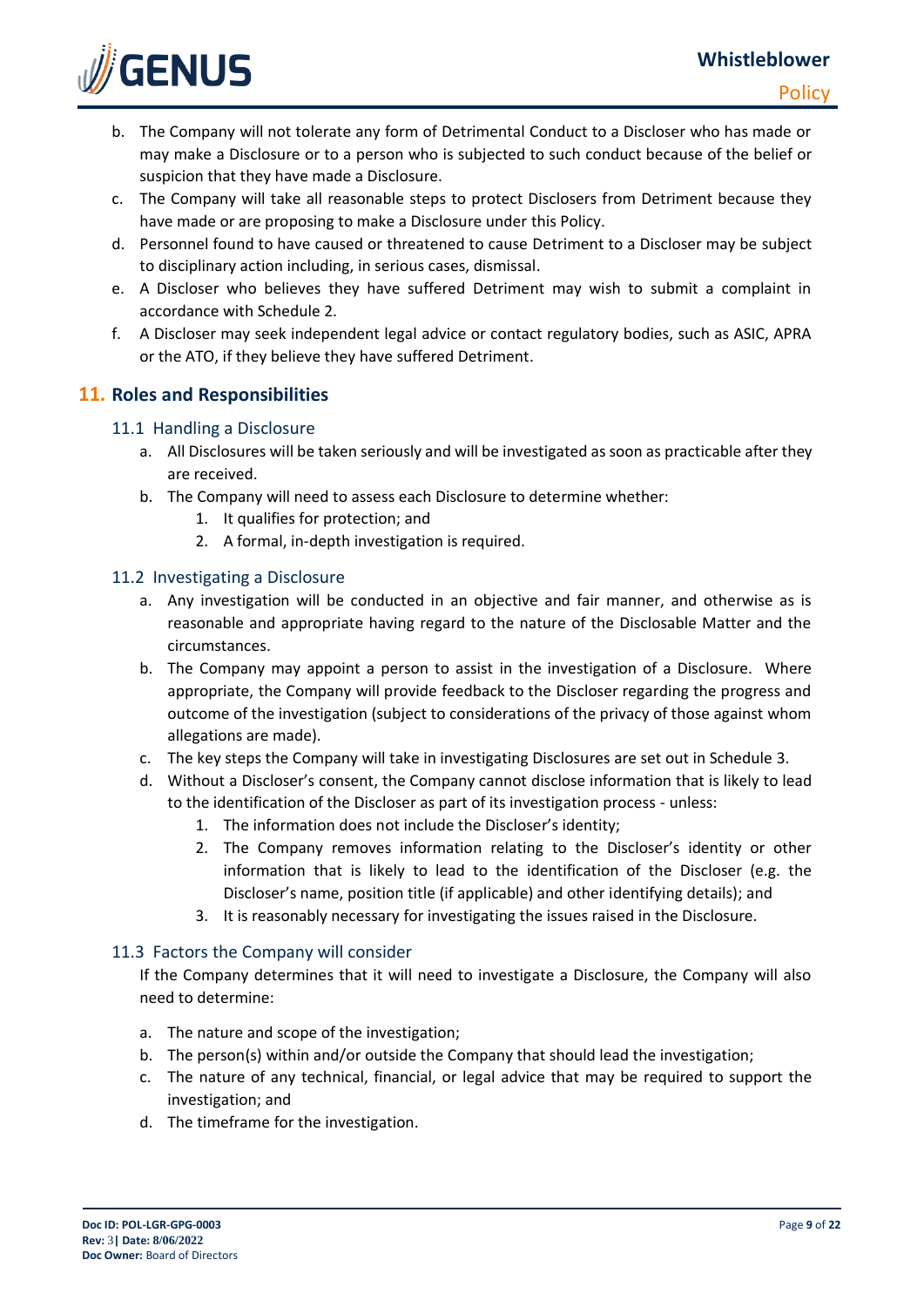

#### 11.4 Limitations of the Investigation Process

The Company may not be able to undertake an investigation if it is not able to contact the Discloser (e.g. if a Disclosure is made anonymously and the Discloser has refused to provide, or has not provided, a means of contacting them).

#### 11.5 Keeping a Discloser informed

- a. The Company will provide acknowledgement of receipt of a Disclosure to the Discloser who made the Disclosure (subject to the Company being able to contact that person).
- b. Subject to compliance with any legal requirements, a Discloser who makes a Disclosure will be provided with regular updates on the progress of the investigation, if the Discloser can be contacted (including through anonymous channels).
- c. The frequency and timeframe of any update may vary depending on the nature of the Disclosure.
- d. The Company will use reasonable efforts to provide updates to a Discloser during the key stages of the investigation, such as:
	- 1. When the investigation process has begun;
	- 2. While the investigation is in process; and
	- 3. After the investigation has been finalised.

### 11.6 How the investigation findings will be documented, reported internally, and communicated to the Discloser

# a. A final report will record findings of the investigation and other action taken in respect of a Disclosure.

- b. A final report will keep the identity of a Discloser confidential (unless the Discloser consents to the identification) by not referring to the Discloser by name or including details which may lead to the identification of the Discloser.
- c. Notwithstanding this clause 11.6, the method for documenting and reporting the findings of an investigation will depend on the nature of the Disclosure.
- d. A final report relating to the Board will be provided to the Managing Director or to the chairman of the Audit and Risk Committee, as appropriate.
- e. Final reports relating to executive leaders and internal audit team members will be provided to the chairman of the Audit and Risk Committee.
- f. Updates and final reports relating to all other matters will be provided to the Board / Audit and Risk Committee unless the Managing Director or the chairman of the Audit and Risk Committee direct otherwise.
- g. Reasonable efforts will then be made to communicate the conclusion and findings of the investigation and any other action taken in respect of a Disclosure to the Discloser. There may be circumstances where it may not be appropriate to provide details of the outcome of an investigation to the Discloser. Where the Discloser chooses to remain anonymous, alternative arrangements may be made for communicating the outcome of the investigation to the Discloser, where possible.
- h. The Managing Director or the chairman of the Audit and Risk Committee (as appropriate) will determine any appropriate response to the investigation. This response will include addressing any Disclosable Matter and taking remedial action required to prevent any future occurrences of the same Disclosable Matter.
- i. The identity of the Discloser who made the Disclosure will be protected in accordance with Schedule 2 of this Policy.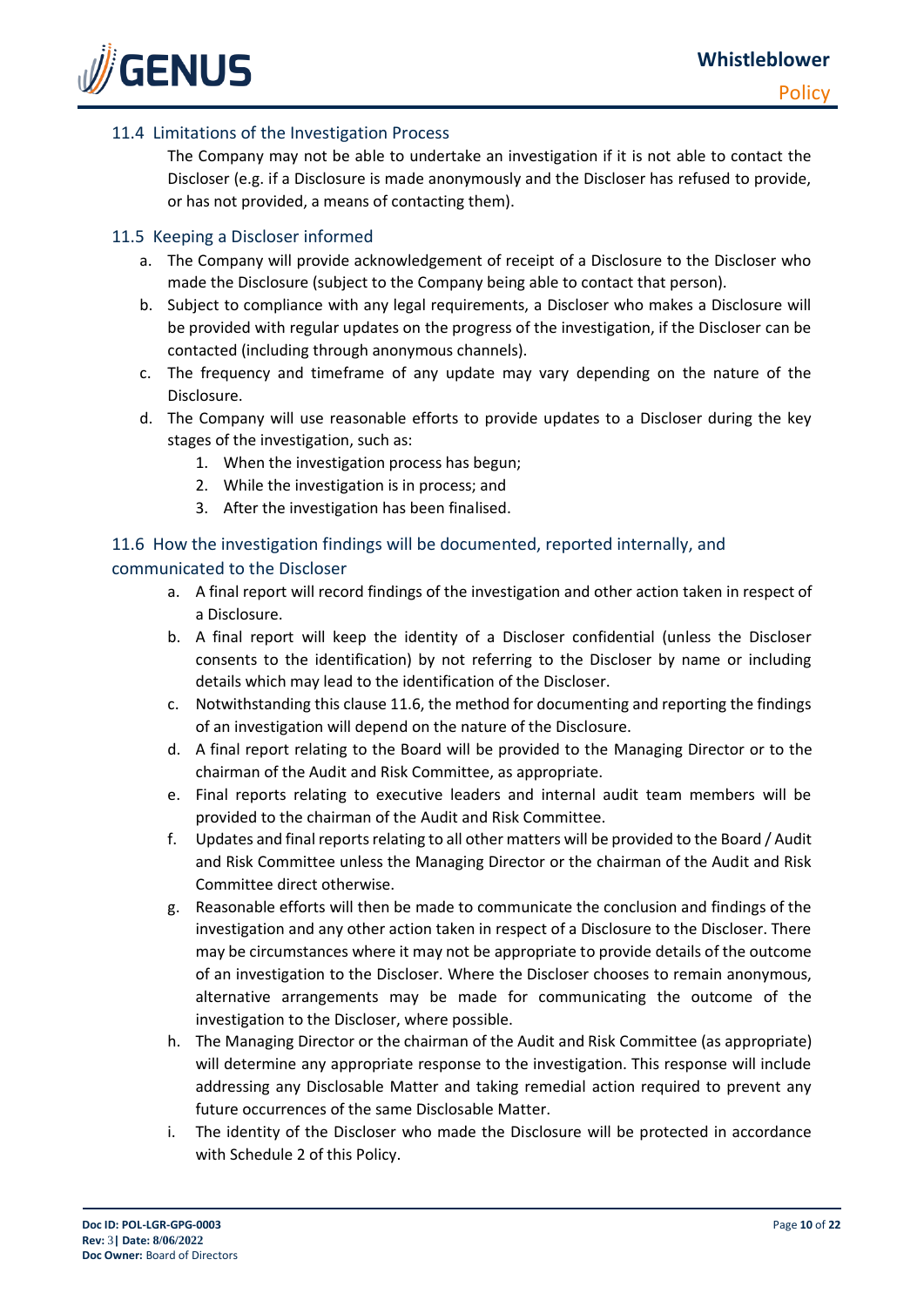

j. Where issues of discipline arise, the disciplinary process will be in line with Company procedures for disciplinary matters. Where allegations of Disclosable Matters made against another person cannot be substantiated, that person will be advised accordingly and will be entitled to continue in their role as if the allegations had not been made.

# **12. Fair Treatment of Employees**

- a. The Company will adopt the following measures for ensuring fair treatment of employees mentioned in a Disclosure:
	- 1. Disclosures will be handled confidentially when it is practical and appropriate in the circumstances;
	- 2. Each Disclosure will be assessed and may be the subject of an investigation;
	- 3. The objective of an investigation is to determine whether there is enough evidence to substantiate or refute the matters reported;
	- 4. When an investigation needs to be undertaken, the process will be objective, fair and independent;
	- 5. An employee who is the subject of a Disclosure will be advised about the subject matter of the Disclosure as and when required by principles of natural justice and procedural fairness and prior to any actions being taken—for example, if the Disclosure will be the subject of an investigation; and
	- 6. An employee who is the subject of a Disclosure may contact the entity's support services (e.g. counselling).
- b. Subject to compliance with any legal requirements, an employee who is the subject of a Disclosure has the right to:
	- 1. Be informed as to the substance of the allegations;
	- 2. Be given a reasonable opportunity to put their case (either orally or in writing) to the Company; and
	- 3. Be informed of the findings in respect of the Disclosure.

#### **13. Access to Policy, Training and Awareness**

- 13.1 How Policy will be made available
	- a. The Company will make this Policy available to Personnel by:
		- 1. Email circular to staff
		- 2. Holding staff briefing sessions and/or smaller team/toolbox meetings;
		- 3. Publishing the Policy on the Company intranet or other suitable communication platform (if applicable);
		- 4. Publishing the Policy on the Company's website;
		- 5. Publishing the Policy on staff noticeboards (if applicable); and
		- 6. Providing the Policy to new employees on commencement of their employment with the Company.
	- b. Personnel may also request a copy of this Policy from HR or their manager.

#### 13.2 Training and Awareness

The Company will provide or arrange for the provision of relevant training:

a. To Personnel, to ensure they understand the requirements of this Policy and their rights and obligations in connection with this Policy; and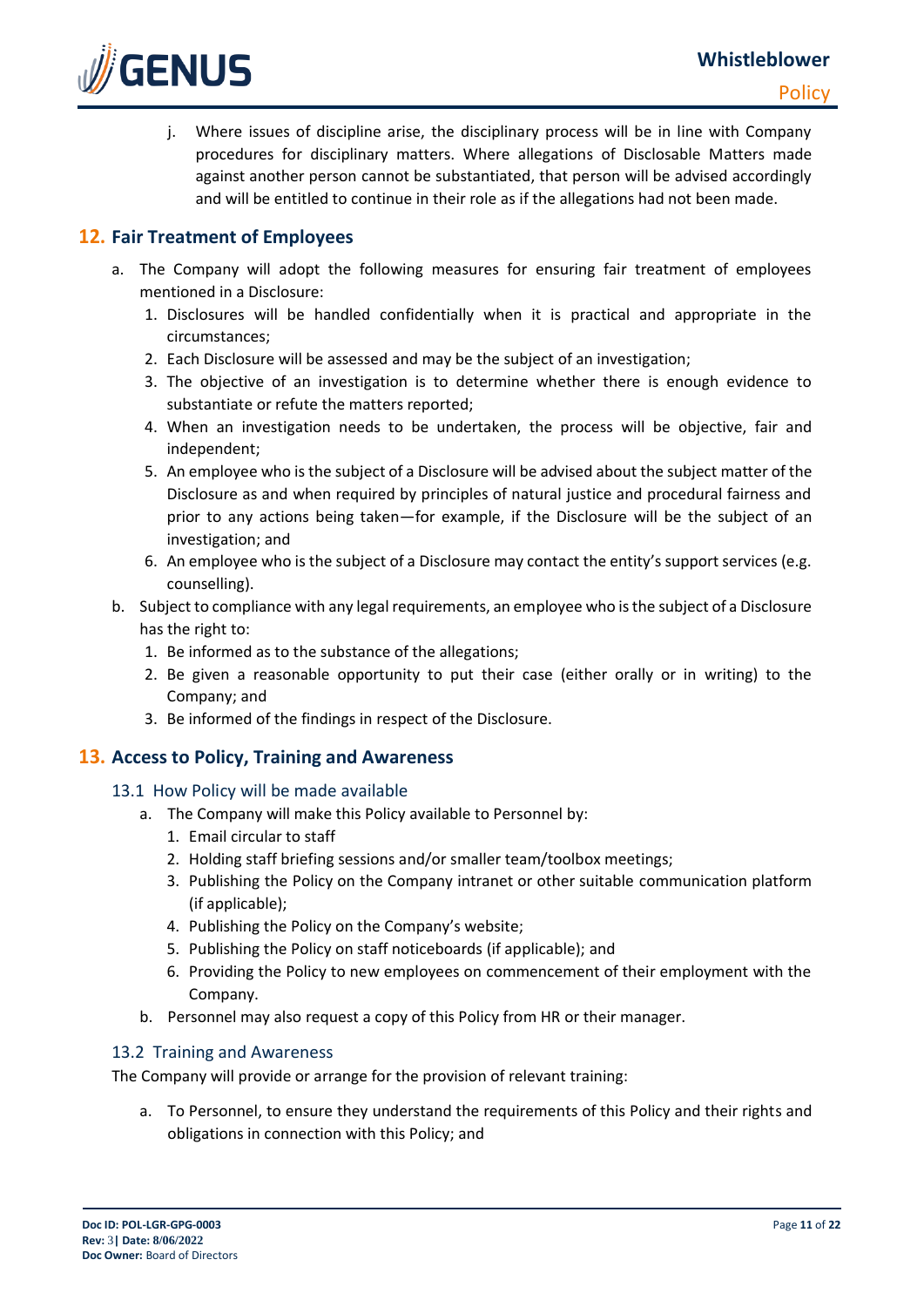

b. To Officers, Senior Managers, and other Eligible Recipients of the Company, to ensure they understand how to properly respond to Disclosures received under this Policy.

## **14. Policy Management**

### 14.1 Board Reporting

The Whistleblower Protection Officers will, where appropriate (whilst maintaining confidentiality in accordance with clause 9), provide the Board or its Audit and Risk Committee at least quarterly reports on all active whistleblower matters. The Board or its Audit and Risk Committee will also be informed of any material incidents reported under this policy, including any information that may be materially price sensitive in accordance with the Company's Disclosure Policy.

#### 14.2 Policy Review

- a. The Board has ultimate responsibility for the protection of Disclosers.
- b. The Board through the Audit and Risk Committee is the governing body to which all Disclosures and investigations are provided, and where the ultimate decision-making power in respect of the reports and investigations resides.
- c. The Company Secretary is authorised to make administrative and non-material amendments to this policy provided that any such amendments are notified to the Board or Audit and Risk Committee at or before its next meeting.
- d. Approval of this Policy is vested with the Board.
- e. Reviews of this Policy are the responsibility of the Board and will be conducted bi-annually. This is to ensure that the Policy remains consistent with the Corporations Act and all other relevant legislative and regulatory requirements, as well as the changing nature of the Company.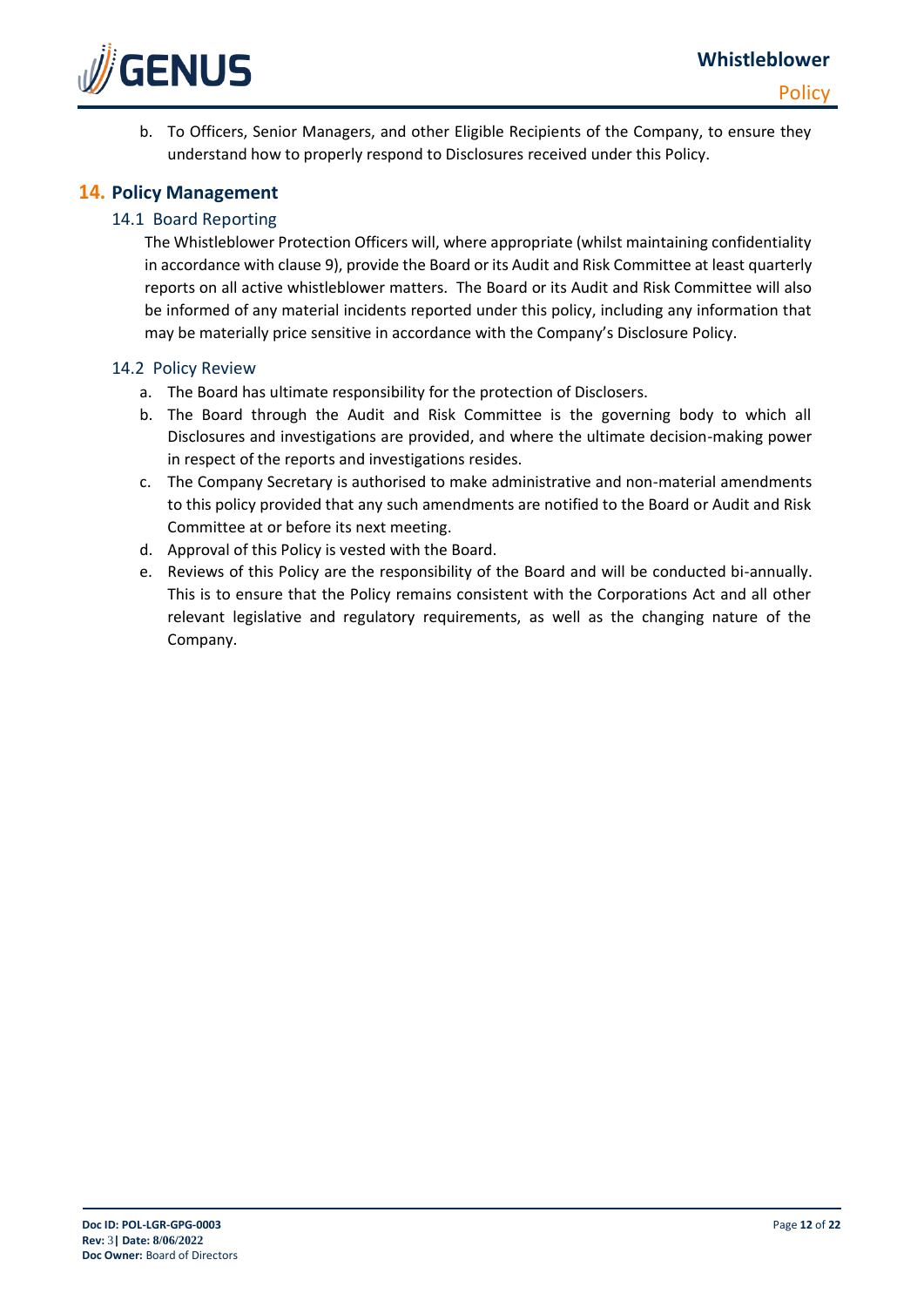

# **15. Schedule 1 – Contact Details for Whistleblower Protection Officer and external Whistleblowing Service**

| <b>WPO</b>                                | <b>Contact Details</b>                                                                                                                                                                                       |  |  |  |
|-------------------------------------------|--------------------------------------------------------------------------------------------------------------------------------------------------------------------------------------------------------------|--|--|--|
| MD – David<br><b>Riches</b>               | By post to Level 1, 63-69 Abernethy Road Belmont WA 6104, addressed to the MD,<br>GenusPlus Group Pty Ltd (or subsidiary of GenusPlus Group)<br>WPO1@genusplusgroup.com.au<br>+61 428 555 152                |  |  |  |
| Company<br>Secretary $-$<br>Damian Wright | By post to Level 1, 63-69 Abernethy Road Belmont WA 6104, addressed to the<br>Company Secretary, GenusPlus Group Pty Ltd (or subsidiary of GenusPlus Group)<br>WPO2@genusplusgroup.com.au<br>+61 424 134 464 |  |  |  |

# 15.1 Contact details for Whistleblower Protection Officers (**WPO**).

#### 15.2 Contact details for external whistleblowing service.

| <b>Method</b> | <b>Contact Details</b>                                                                                                                                                                                                                                                                                                                                                                                                                                               |  |  |  |
|---------------|----------------------------------------------------------------------------------------------------------------------------------------------------------------------------------------------------------------------------------------------------------------------------------------------------------------------------------------------------------------------------------------------------------------------------------------------------------------------|--|--|--|
| Call          | 1300 883 135                                                                                                                                                                                                                                                                                                                                                                                                                                                         |  |  |  |
| Email         | genusplusgroup@myvault.net.au                                                                                                                                                                                                                                                                                                                                                                                                                                        |  |  |  |
| Mail          | GenusPlus Group<br>C/- Grant Thornton Risk Consulting<br><b>GPO BOX 4736</b><br>Melbourne VIC 3001                                                                                                                                                                                                                                                                                                                                                                   |  |  |  |
| FAQ's         | 1. Are you willing to provide your name and contact details? Yes/No. If No, you can<br>still make a disclosure anonymously.<br>2. If the discloser asks what protection is available to them, the following information<br>will be provided. This is precautionary step.                                                                                                                                                                                             |  |  |  |
|               | A disclosure that qualifies for protection, is one in which the discloser of the<br>information has reasonable grounds to suspect that the information being reported<br>indicates that the company is suspected of misconduct, improper state of affairs<br>(unethical behaviour), dishonest or illegal activity.                                                                                                                                                   |  |  |  |
|               | Anyone making a protected disclosure is protected from civil or criminal liability for<br>making the disclosure. For example, an employee who breaches a confidentiality<br>clause in their employment agreement in order to make a protected disclosure could<br>not be sued or terminated by their employer for breaching that agreement. If you<br>are terminated by your employer for making a protected disclosure the court has the<br>power to reinstate you. |  |  |  |
|               | On the other hand reporting misconduct, you participated in won't give you<br>immunity from liability for the misconduct. You may still be liable for any<br>misconduct you took part in, regardless of whether you later reported it as a<br>whistleblower.                                                                                                                                                                                                         |  |  |  |
|               | The Corporations Act makes victimisation of whistleblowers an offence. If you are<br>victimised because you have made a protected disclosure your employer may<br>investigate and prosecute those involved in your victimisation. Additionally,<br>someone who suffers damage as a result of victimisation may be entitled to seek<br>compensation through the Courts.                                                                                               |  |  |  |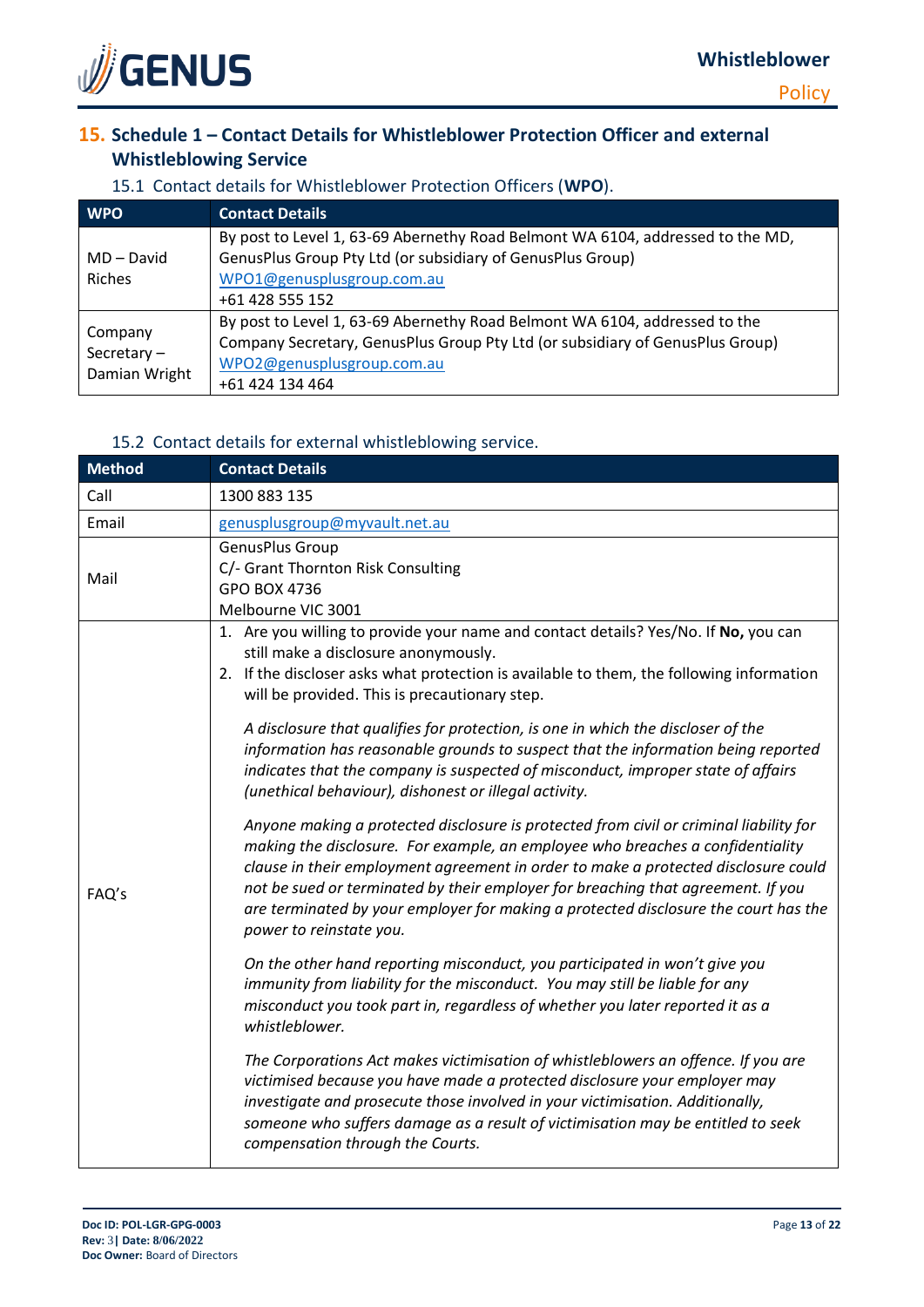# **Whistleblower**



| 3. If the answer to question 1 above is Yes, the following contact information may be<br>requested from the discloser (whatever the person is willing to provide). |
|--------------------------------------------------------------------------------------------------------------------------------------------------------------------|
| Name:                                                                                                                                                              |
| Position in the Company or link to the Company (Employee, Associate, Supplier,<br>$\bullet$<br>Trustee, etc.)                                                      |
| Phone:                                                                                                                                                             |
| Email:                                                                                                                                                             |
| Address:                                                                                                                                                           |
| 4. Provide details of your disclosure in your own words, Grant Thornton will take notes                                                                            |
| of the information provided. Be as clear and accurate as possible.                                                                                                 |
| 5. When the discloser is finished providing details of the disclosure, Grant Thornton                                                                              |
| may ask the following questions, to ensure that they have covered as much of the                                                                                   |
| required information as the discloser has or is prepared to give, where applicable:                                                                                |
| Please describe the type of misconduct you are reporting (example. Theft, fraud,                                                                                   |
| false invoicing, collusion with suppliers etc.)                                                                                                                    |
| Please describe what has happened?<br>٠                                                                                                                            |
| How did the conduct occur?<br>$\bullet$                                                                                                                            |
| When did the conduct occur?<br>$\bullet$                                                                                                                           |
| • Where did the conduct occur?                                                                                                                                     |
| Is the conduct still occurring?<br>$\bullet$                                                                                                                       |
| Who is responsible for the alleged misconduct?<br>$\bullet$                                                                                                        |
| Who else is involved in the alleged misconduct?<br>$\bullet$                                                                                                       |
| What is their position in the Company?<br>$\bullet$                                                                                                                |
| Who else knows of the alleged misconduct?<br>$\bullet$                                                                                                             |
| Have assets been misappropriated? If so what type of asset (cash, stock etc.) and<br>$\bullet$<br>approximate value?                                               |
| How did you learn of the alleged misconduct?<br>$\bullet$                                                                                                          |
| Do you have evidence of the alleged misconduct (documents, photographs,<br>$\bullet$<br>personal evidence)?                                                        |
| Are you willing to provide that evidence to Grant Thornton or to the GenusPlus<br>Group?                                                                           |
| Have you told anyone else about the misconduct and your knowledge of it? If so<br>who, when and how?                                                               |
| Are you willing to be contacted to provide further information and assistance?<br>Yes/No.                                                                          |
| If Yes, please provide preferred contact details. (Phone, email, postal address,<br>meeting).                                                                      |
| Is there anything else you wish to add about the reported conduct?<br>$\bullet$                                                                                    |
| 6. We will advise the discloser that Grant Thornton act as an independent consultant                                                                               |
| in acceptance of information from people making a whistleblowing disclosure. The                                                                                   |
| information that has been provided will be passed on to the Whistleblower                                                                                          |
| Protection Officer within the GenusPlus Group.                                                                                                                     |
| 7. Grant Thornton will ask the discloser whether they have any questions, prior to                                                                                 |
| wrap and summarising the information received.                                                                                                                     |
| The discloser will be provided with a reference number by Grant Thornton and<br>8.                                                                                 |
| request it be quoted in any subsequent correspondence with Grant Thornton or                                                                                       |
| with the GenusPlus Group.                                                                                                                                          |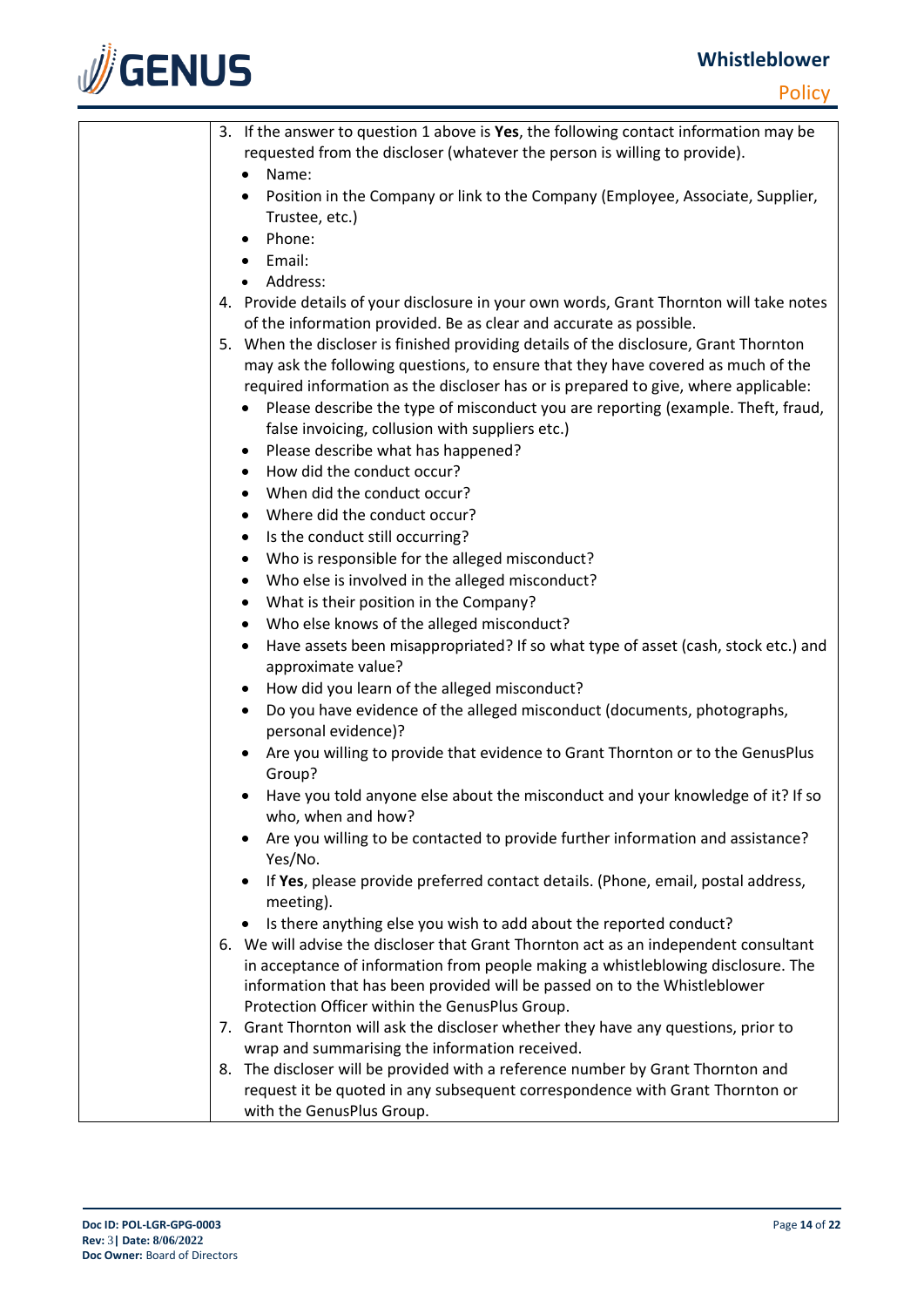

#### **Schedule 2 – Processes and Procedures for protecting Whistleblowers**

1. Identity Protection (confidentiality)

1.1 The Company will adopt the following measures to reduce the risk that the Discloser will be identified from the information contained in a Disclosure:

- a. All will adopt the following measures to reduce the risk that the Discloser will be identified from the information contained in a Disclosure:
- b. The Discloser will be referred to in a gender-neutral context.
- c. Where possible, the Discloser will be contacted to help identify certain aspects of their Disclosure that could inadvertently identify them.
- d. Disclosures will be handled and investigated by qualified staff.
- 1.2 Identity Protection (confidentiality)

The Company will adopt the following secure record-keeping and information-sharing processes in relation to Disclosures:

- a. All Company will adopt the following secure record-keeping and information-sharing processes in relation to Disclosures:
- b. Access Company will adopt the following secure record-keeping and information-sharing processes in relation to Disclosures:
- c. Only a restricted number of people who are directly involved in handling and investigating a Disclosure will be made aware of a Discloser's identity (subject to the Discloser's consent) or information that is likely to lead to the identification of the Discloser.
- d. Communications and documents relating to the investigation of a Disclosure will not be sent to an email address or to a printer that can be accessed by other staff.
- e. Each person who is involved in handling an investigating a Disclosure will be reminded about the confidentiality requirements, including that an unauthorised Disclosure of a Discloser's identity may be a criminal offence.
- 2. Protection from Detrimental Acts or Omissions
	- a. The Company adopts and regularly reviews the internal processes it has in place intended to protect Disclosers from Detriment.
	- b. The Company will conduct an assessment of the risk of Detriment against a Discloser and subject to that assessment, will take appropriate action as set out below.
	- c. In conducting an assessment of the risk, the Company will review and consult with the Discloser about possible actions to protect the Discloser from risk of Detriment - for example, the Company may allow the Discloser to perform their duties from another location, reassign the Discloser to another role at the same level, make other modifications to the Discloser's workplace or the way they perform their work duties, or reassign or relocate other staff involved in the Disclosable Matter.
	- d. The Company will, subject to the terms of this Policy, notify the appropriate Personnel in management who need to be aware of the Disclosure refreshing them about their responsibilities under the law, including to:
		- 1. Maintain the confidentiality of a Discloser;
		- 2. Address the risks of isolation or harassment;
		- 3. Manage conflicts; and
		- 4. Ensure fairness when managing the performance of, or taking other management action relating to, a Discloser.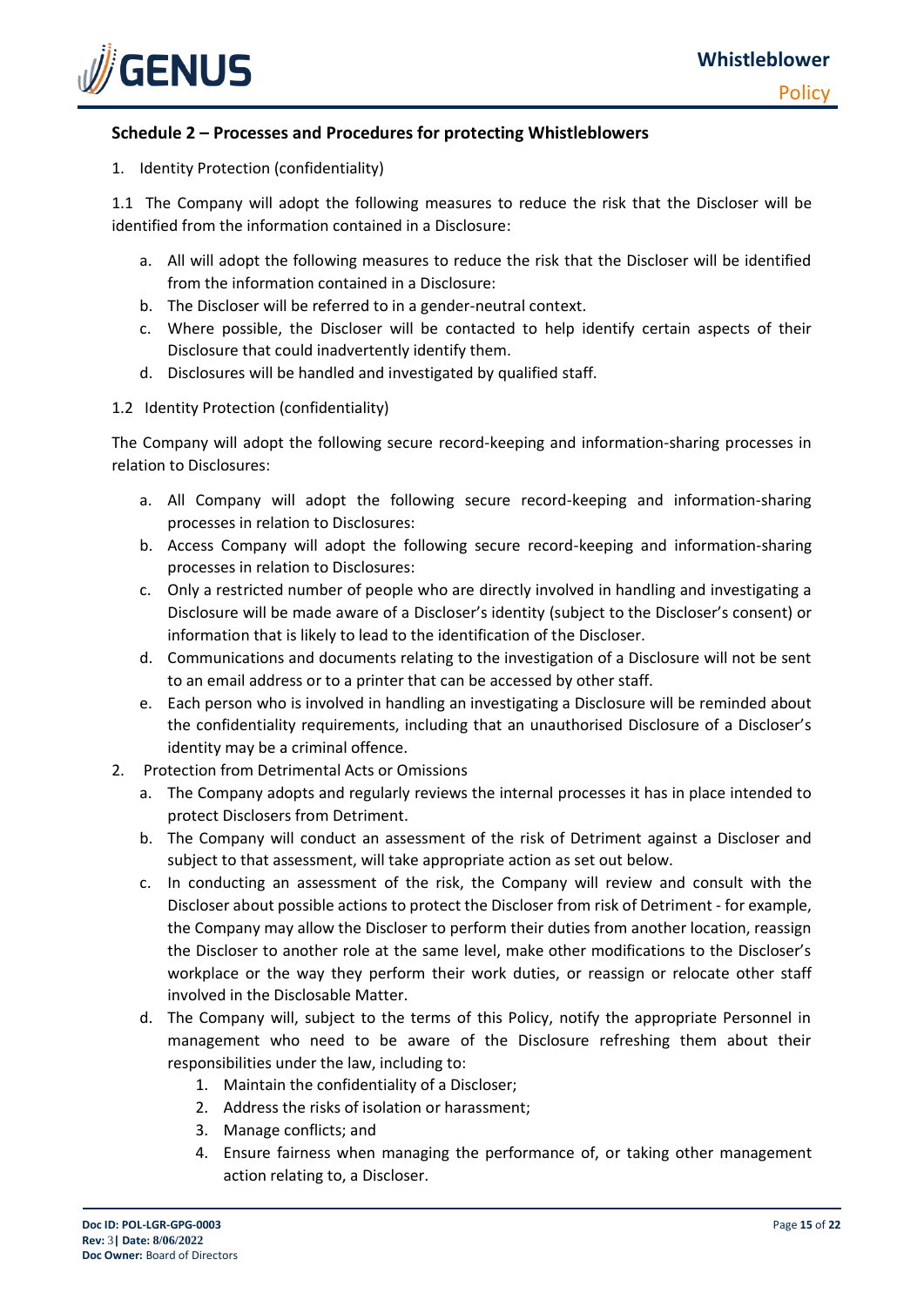

- e. Where appropriate, the Company will also discuss with a Discloser support services available to the Discloser that relate to the Discloser's involvement in the Disclosable Matter the subject of their Disclosure, including for example access to:
	- 1. A formal employee assistance program;
	- 2. Appointing an independent support person from the Company to deal with any ongoing concerns the Discloser may have;
	- 3. Privately arranged counselling; or
	- 4. Other third-party professional or legal services.

Use of these support services by a Discloser may require the Discloser to consent to the disclosure of his or her identity or information that is likely to lead to the discovery of their identity.

- f. The Company will also, as appropriate, discuss with the Discloser strategies to help the Discloser deal with their involvement in the Disclosable Matter the subject of their Disclosure.
- g. Where the Discloser is an employee, the Company will also draw the Discloser's attention to other policies it has in place which relate to employee support services.
- h. If as a Discloser you think you have suffered Detriment, you can lodge a complaint with the Company by contacting the Company Secretary.
- i. The Company will seek to manage a complaint of this kind in a way consistent with the Company's existing grievance handling, complaint management or dispute resolution processes.
- j. The Company will seek to manage a complaint of this kind in a way consistent with the Company's existing grievance handling, complaint management or dispute resolution processes.
- k. If the Company is satisfied that the complaint is substantiated, then the Company will take appropriate restorative action, which could involve any of the following:
	- 1. Disciplinary action;
	- 2. Allowing the Discloser to take extended leave;
	- 3. Developing a career development plan for the Discloser that includes new training and career opportunities; or
	- 4. An offer of compensation or other remedies.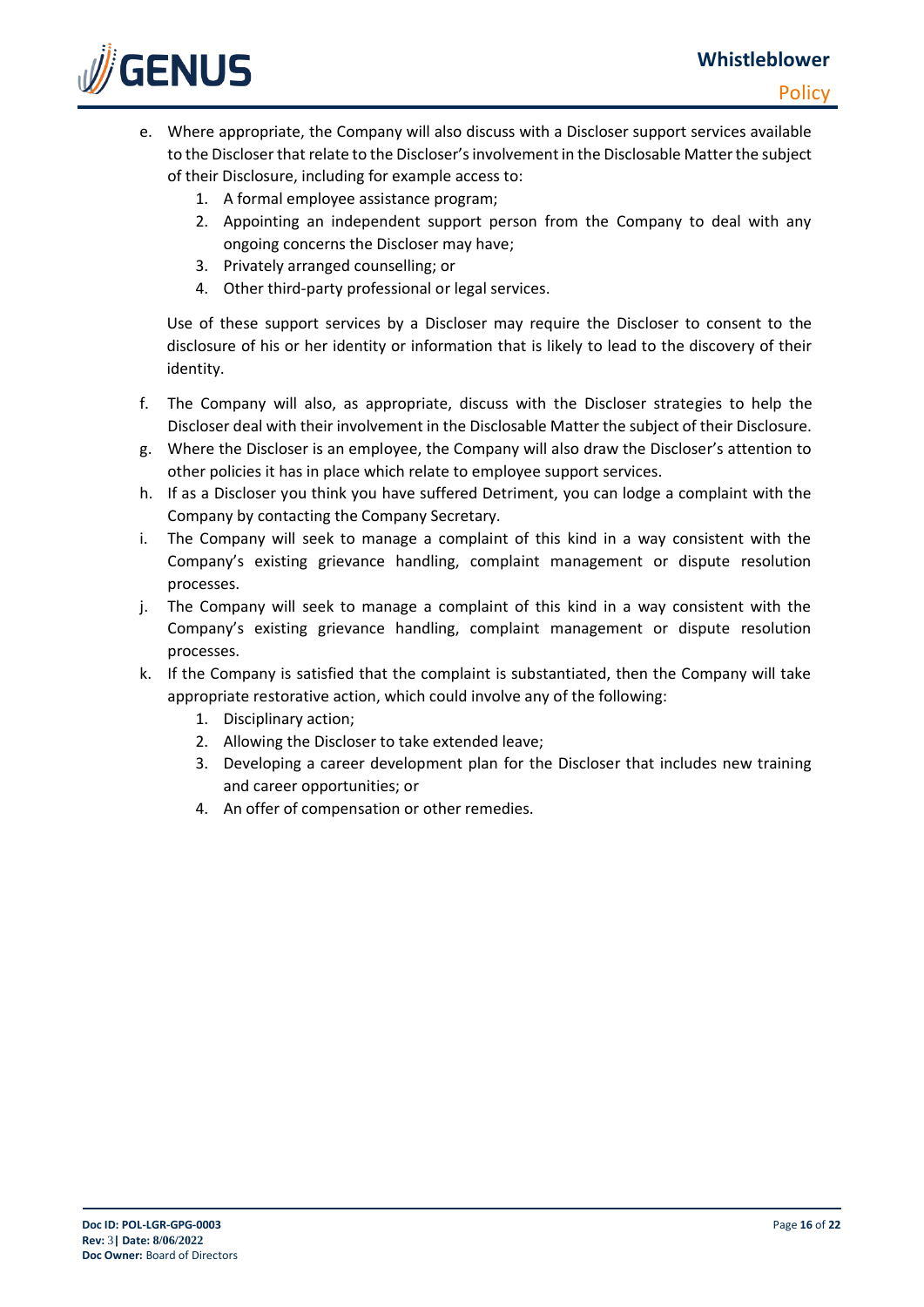

#### **Schedule 3 – Investigation Process**

The way in which the Company will investigate a Disclosure will depend upon the circumstances.

#### 1. Purpose

The purpose of an investigation will be to determine, as far as it is possible to do, the facts alleged in the Disclosure and all other relevant circumstances, to enable the Company to decide what action should be taken in response to the Disclosure. In each case the process will involve the collection of relevant data, including potentially through interview of witnesses and potential witnesses.

#### 2. Who will conduct the investigation?

The Company will decide who should conduct the investigation, potentially after seeking and with the benefit of legal advice. Possibilities include:

- a. The conduct of an internal investigation by an appropriate member or members of the Company's staff, likely another business unit executive;
- b. The appointment of an external investigator by the Managing Director to investigate at arm's length from the Company;
- c. The conduct of an investigation by solicitors appointed by the Company to advise the Company in relation to the Disclosure;
- d. or a combination of these.

A person will only be asked to investigate a Disclosure if they can do so in an impartial manner. For example, a head of function will not be asked to investigate any matter which relates to his or her own function.

Where a Report involves the Managing Director or a senior executive that reports directly to the Managing Director, the Report will be referred directly to the Chair of the Board Audit and Risk Committee.

#### 3. Types of investigation

Upon receipt of a Disclosure the Company will make an initial assessment about the type of investigation required, potentially after seeking and with the benefit of legal advice. Possibilities include:

- a. A preliminary enquiry to determine whether there are specific factual allegations capable of response. A preliminary enquiry may lead to a more fulsome investigation, as below;
- b. An investigation 'on the papers' in which the appointed investigator will make findings after an examination of documentary evidence only, with no or limited interview of witnesses. An investigation on the papers may lead to a more comprehensive investigation;
- c. A full or formal investigation involving interviews of witnesses and potential witnesses and the production of signed witness statements.
- 4. Carrying out an investigation

Any investigation will follow best practice, be fair, and independent of the Discloser or any other person the subject of a Disclosure. The person appointed to investigate the Disclosure will, amongst other things, conduct the investigation by: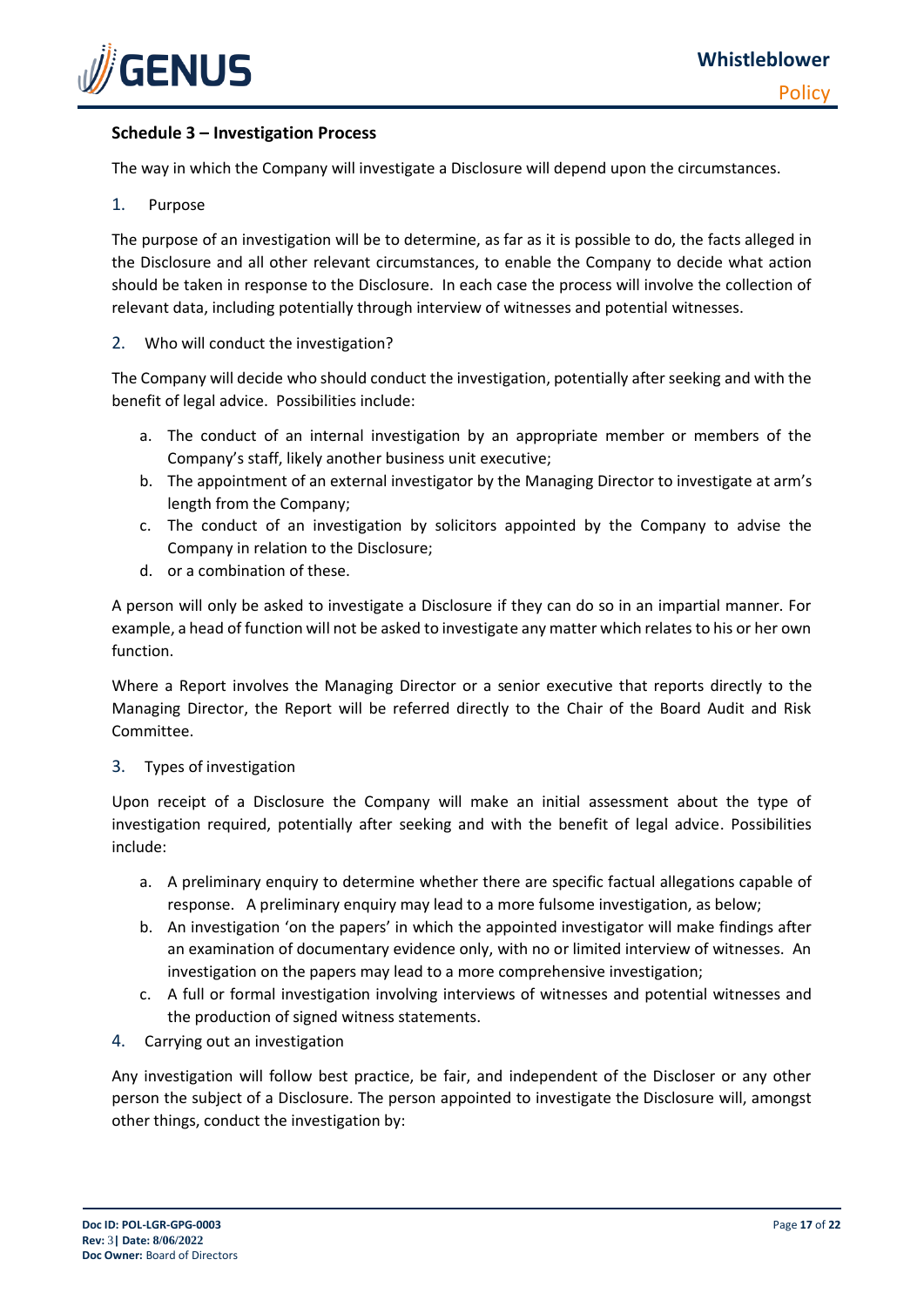# **Whistleblower**

**Policy** 



- a. Conducting the investigation in a fair, independent, and discreet manner in accordance with this Policy;
- b. Collecting all available data to verify the Disclosure;
- c. Interviewing any relevant person to understand his or her perspective;
- d. Proceeding with due care and appropriate speed;
- e. Ensuring all reasonable efforts will be made to preserve confidentiality of an investigation and of the Discloser in accordance with this Policy; and

Where a Discloser wishes to remain anonymous, the Discloser's identity will not be disclosed to the investigator or to any other person in accordance with this Policy, except as permitted in this Policy.

The Company may at its absolute discretion, employ external resources to assist with an investigation to ensure both the perception and reality of objectivity is maintained particularly where the allegations are serious.

5. Investigation Outcomes

The usual outcome of an investigation will be the production, by the investigator, of a written investigation report, setting out the findings of the investigation.

The Company will use and rely upon the investigation report to make ongoing decisions about how to deal with the Disclosure that prompted the investigation and the matters raised by it.

The extent to which, if at all, and to whom, the content of an investigation report will be publicised will vary according to the circumstances. Due to the sensitive nature of the matters with which this Policy is concerned some level of confidentiality will almost always apply. In some cases, an investigation report will be legally protected from disclosure by legal professional privilege.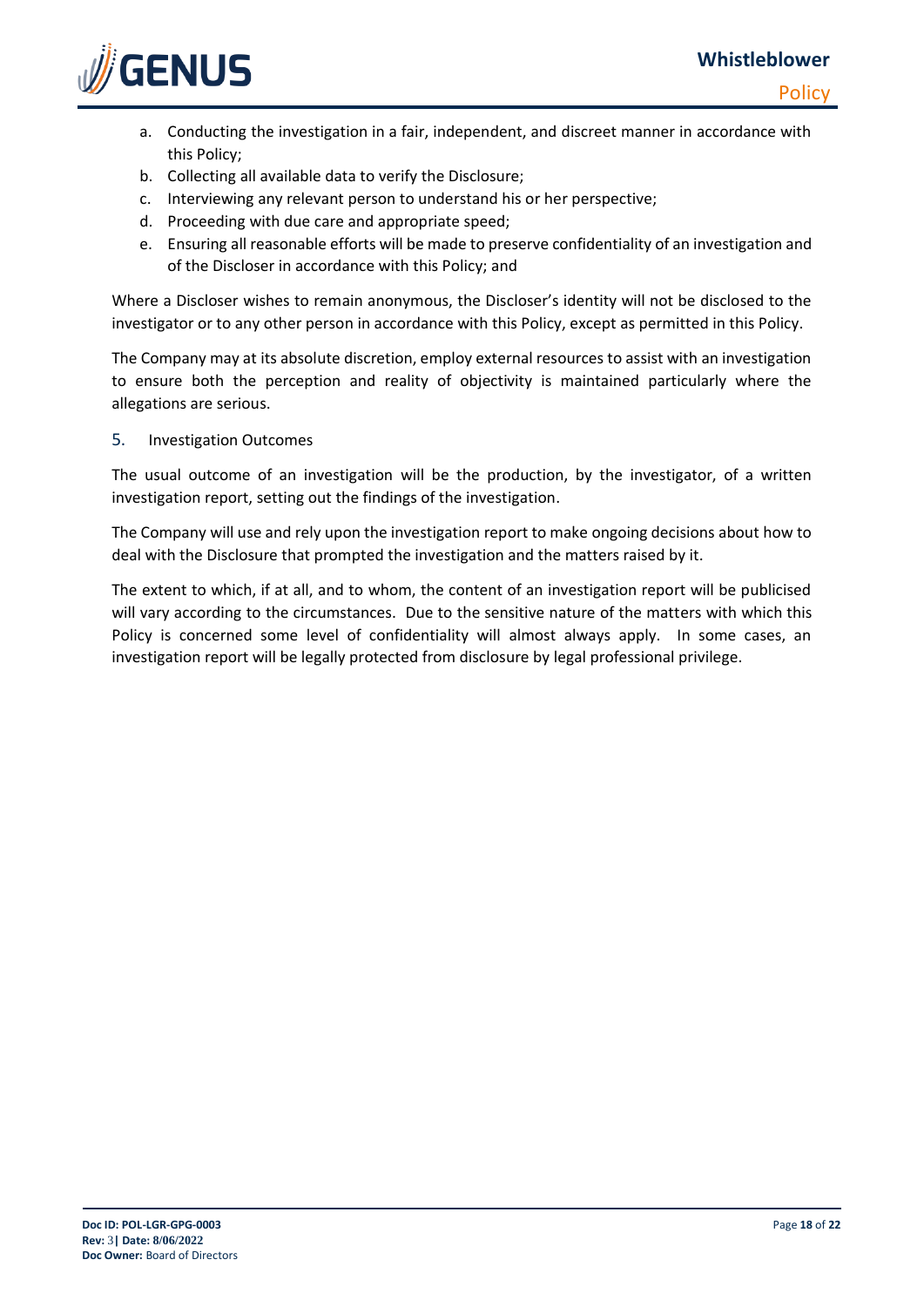

#### **Schedule 4 – Protections under the Taxation Administration Act**

- 1. The Taxation Administration Act gives special protection to disclosures about a breach of any Australian tax law by the Company or misconduct in relation to the Company's tax affairs if the following conditions are satisfied:
- a. The whistleblower is or has been:
	- 1. An officer or employee of the Company;
	- 2. An individual who supplies goods or services to the Company or an employee of a person who supplies goods or services to the Company (whether paid or unpaid);
	- 3. An individual who is an associate of the Company;
	- 4. A spouse, child, dependent or dependent of the spouse of any individual referred to at paragraphs (1) to (3) above; and
- b. The disclosure is made to:
	- 1. One of the following persons in relation to the Company (Eligible Recipient):
		- A. An Officer, Senior Manager or employee who has functions or duties relating to tax affairs of the body corporate;
		- B. An auditor of the Company (or a member of that audit team);
		- C. registered tax agent or BAS agent (within the meaning of the Tax Agent Services Act 2009 (Cth)) who provides tax or BAS services to the Company;
		- D. A person or body authorised by the Company to receive disclosures that may qualify for protection under Part IVD of the Taxation Administration Act;
	- 2. The Commissioner of Taxation; or
	- 3. A legal practitioner for the purpose of obtaining legal advice or legal representation in relation to the operation of the whistleblower provisions in the Taxation Administration Act; and
- c. If the report is made to an Eligible Recipient, the whistleblower:
	- 1. Has reasonable grounds to suspect that the information indicates misconduct, or an improper state of affairs or circumstances, in relation to the tax affairs of the Company or an associate of that company; and
	- 2. Considers that the information may assist the Eligible Recipient to perform functions or duties in relation to the tax affairs of the Company or an associate (within the meaning of section 318 of the Income Tax Assessment Act 1936 (Cth)) of the Company; and
- d. If the disclosure is made to the Commissioner of Taxation, the whistleblower considers that the information may assist the Commissioner to perform his or her functions under a taxation law in relation to the Company or an associate of the Company.
- 2. The Company's external auditor as at the date of this Policy is Grant Thornton.
- 3. The Company's tax agent as at the date of this Policy is HLB Mann Judd.
- 4. The protections given by the Taxation Administration Act when these conditions are met are:
	- a) The whistleblower is not subject to any civil, criminal, or administrative liability (including disciplinary action) for making the disclosure;
	- b) No contractual or other remedies may be enforced, and no contractual or other right may be exercised, against the whistleblower on the basis of the disclosure;
	- c) Where the disclosure was made to the Commissioner of Taxation, the disclosure is not admissible against the whistleblower in criminal proceedings or in proceedings for the imposition of a penalty, other than proceedings in respect of the falsity of the information;
	- d) Anyone who causes or threatens to cause detriment to a whistleblower or another person in the belief or suspicion that a disclosure has been made, or may have been made, proposes to, or could be made, may be guilty of an offence and liable to pay damages;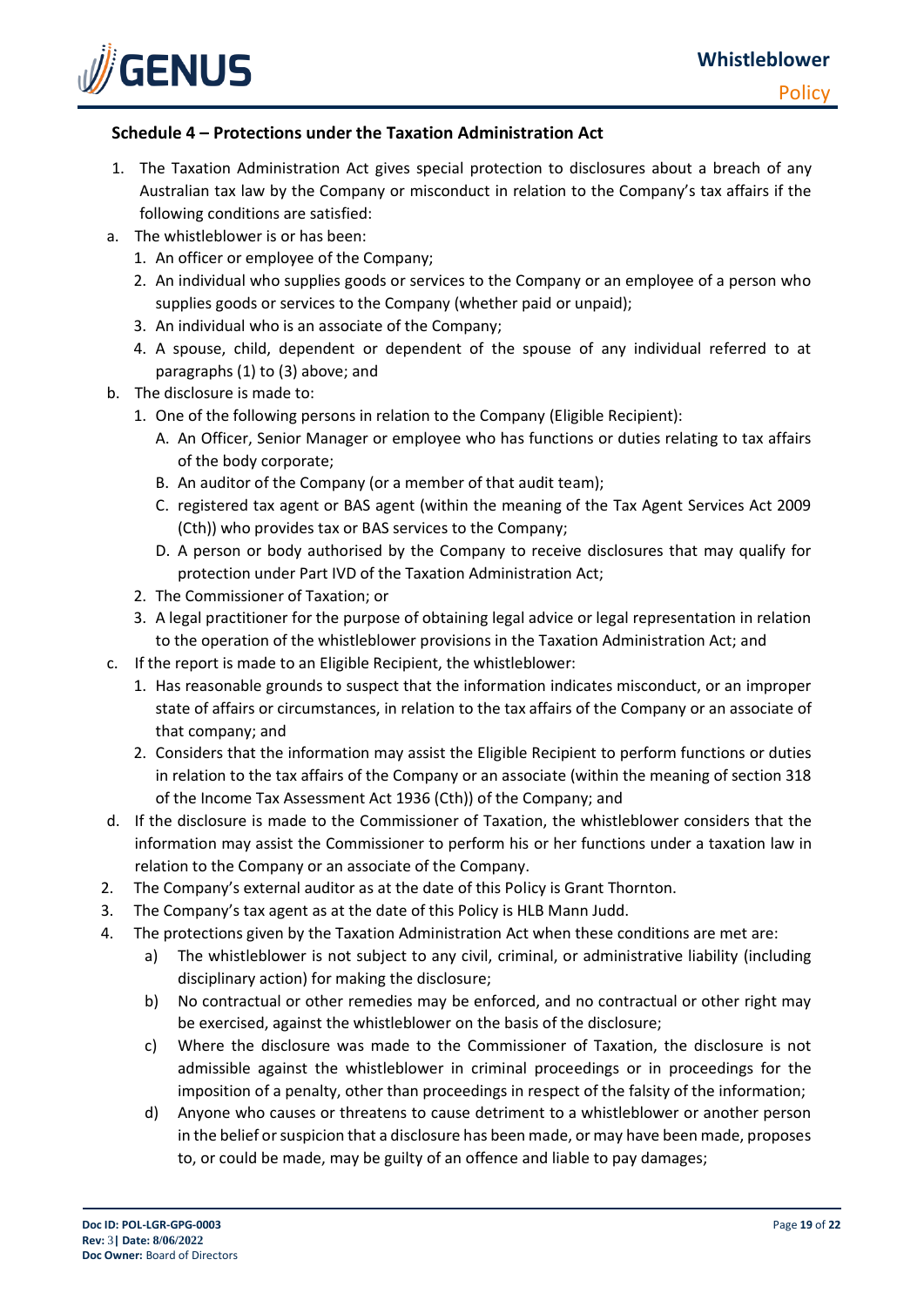

- e) A whistleblowersidentity cannot be disclosed to a Court or tribunal except where considered necessary;
- f) The person receiving the report commits an offence if they disclose the substance of the report or the whistleblower's identity, without the whistleblower's consent, to anyone except the Commissioner of Taxation, the Australian Federal Police, a prescribed body or a legal practitioner for the purpose of obtaining legal advice or representation in relation to the disclosure;
- g) Unless the whistleblower has acted unreasonably or vexatiously, a whistleblower cannot be ordered to pay costs in any legal proceedings in relation to a disclosure.

#### 5. Confidentiality

If a disclosure is made, the identity of the discloser will be kept confidential unless one of the following exceptions applies:

- a) The discloser consents to the disclosure of their identity;
- b) Disclosure of details that might reveal their identity is reasonably necessary for the effective investigation of the allegations;
- c) The concern is reported to the Commissioner of Taxation or the Australian Federal Police; or
- d) The concern is raised with a legal practitioner for the purpose obtaining legal advice or representation in relation to the operation of the whistleblower provisions under the Taxation Administration Act.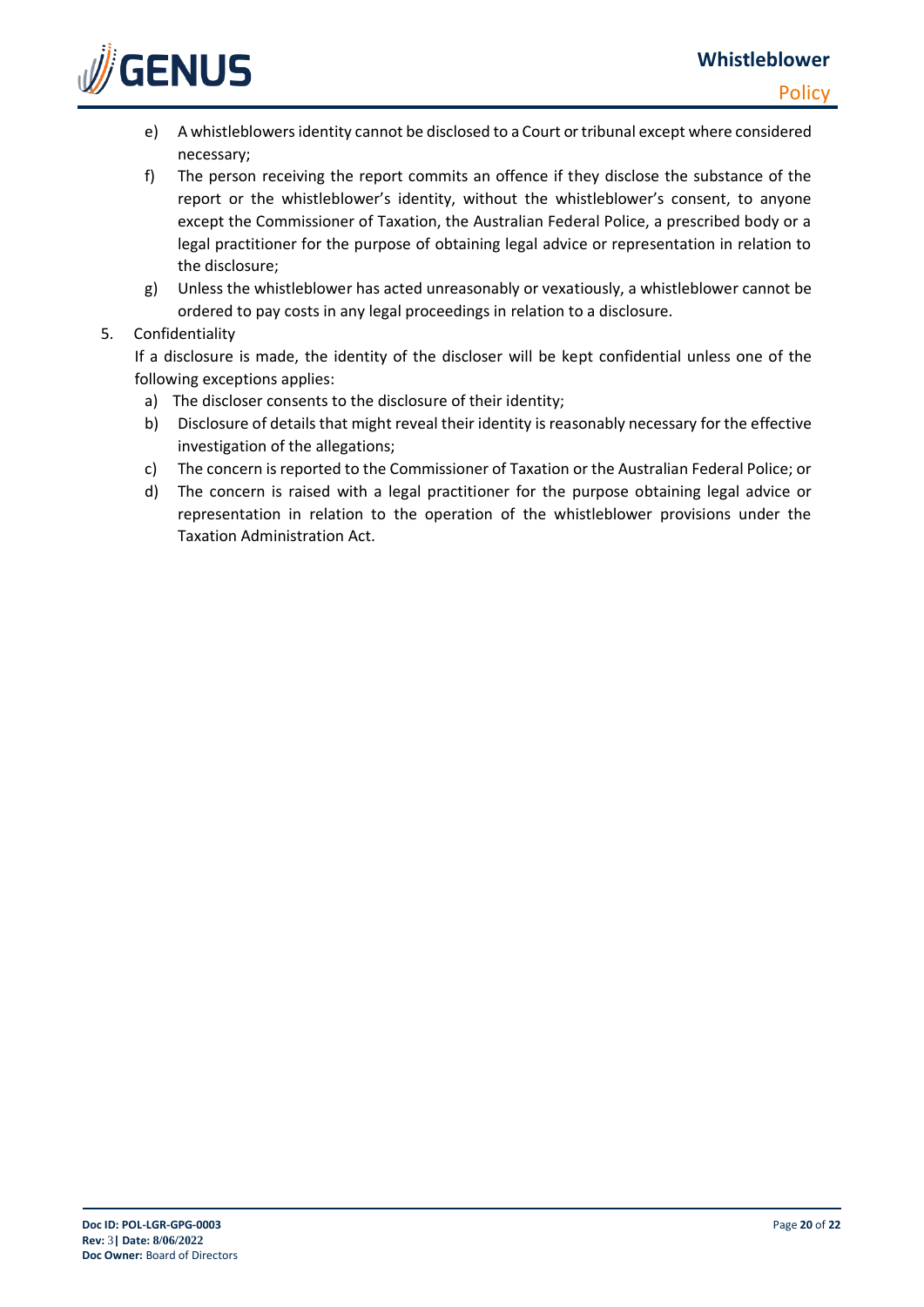

**Policy** 

# **16. Document Information**

### **Company Details**

GenusPlus Group Limited ACN 620 283 561 Adopted and approved by the Board of Directors on 14/10/2020

## 16.1 Revision History

| <b>Rev</b> | <b>Date</b> |           |              | Author Approver Details of Amendment |
|------------|-------------|-----------|--------------|--------------------------------------|
| 0          | 14/10/2020  | <b>DW</b> | Board        | Draft                                |
| 1          | 14/10/2020  | <b>DW</b> | <b>Board</b> | Issued for Use                       |
| 2          | 29/06/2021  | <b>DW</b> | Board        | Annual review                        |
| 3          | 09/06/2022  | <b>DW</b> | <b>Board</b> | Annual review with minor amendments  |

# **17. Definitions & Abbreviations**

| <b>Term</b>                     | <b>Definition</b>                                                                                           |  |  |  |
|---------------------------------|-------------------------------------------------------------------------------------------------------------|--|--|--|
| <b>APRA</b>                     | Means the Australian Prudential Regulation Authority.                                                       |  |  |  |
| <b>ASIC</b>                     | Means the Australian Securities and Investments Commission.                                                 |  |  |  |
| Associate                       | Has the meaning given to that term under the Corporations Act.                                              |  |  |  |
| <b>ATO</b>                      | Means the Australian Tax Office.                                                                            |  |  |  |
| <b>Audit and Risk Committee</b> | Means the audit and risk management committee of the Board from time to<br>time.                            |  |  |  |
| <b>Board</b>                    | Means the Board of Directors of the Company from time to time.                                              |  |  |  |
| Chairman                        | Means the person appointed by the Board as chairman from time to time.                                      |  |  |  |
| Company                         | Means GenusPlus Group Pty Ltd.                                                                              |  |  |  |
| <b>Company Secretary</b>        | Means a person appointed by the Company to be the Company Secretary.                                        |  |  |  |
| <b>Corporations Act</b>         | Means the Corporations Act 2001 (Cth).                                                                      |  |  |  |
| <b>Corporations Regulations</b> | Means Corporations Regulations 2001 (Cth).                                                                  |  |  |  |
| Detriment                       | Has the meaning given in section 1317ADA of the Corporations Act, which<br>may include, without limitation: |  |  |  |
|                                 | Dismissal of an employee,<br>a)                                                                             |  |  |  |
|                                 | Injury of an employee in his or her employment,<br>b)                                                       |  |  |  |
|                                 | Alteration of an employee's position or duties to his or her<br>c)<br>disadvantage,                         |  |  |  |
|                                 | d)<br>Discrimination between an employee and other employees of the<br>same employer,                       |  |  |  |
|                                 | Harassment or intimidation of a person,<br>e)                                                               |  |  |  |
|                                 | Harm or injury to a person, including psychological harm,<br>f)                                             |  |  |  |
|                                 | Damage to a person's reputation,<br>g)                                                                      |  |  |  |
|                                 | Damage to a person's business or financial position, or<br>h)                                               |  |  |  |
|                                 | Any other damage to a person<br>i)                                                                          |  |  |  |
| <b>Detrimental Conduct</b>      | Means conduct, or a threat to engage in conduct, that causes Detriment to a<br>Discloser.                   |  |  |  |
| Director                        | Means any person holding the position of a Director of the Company and                                      |  |  |  |